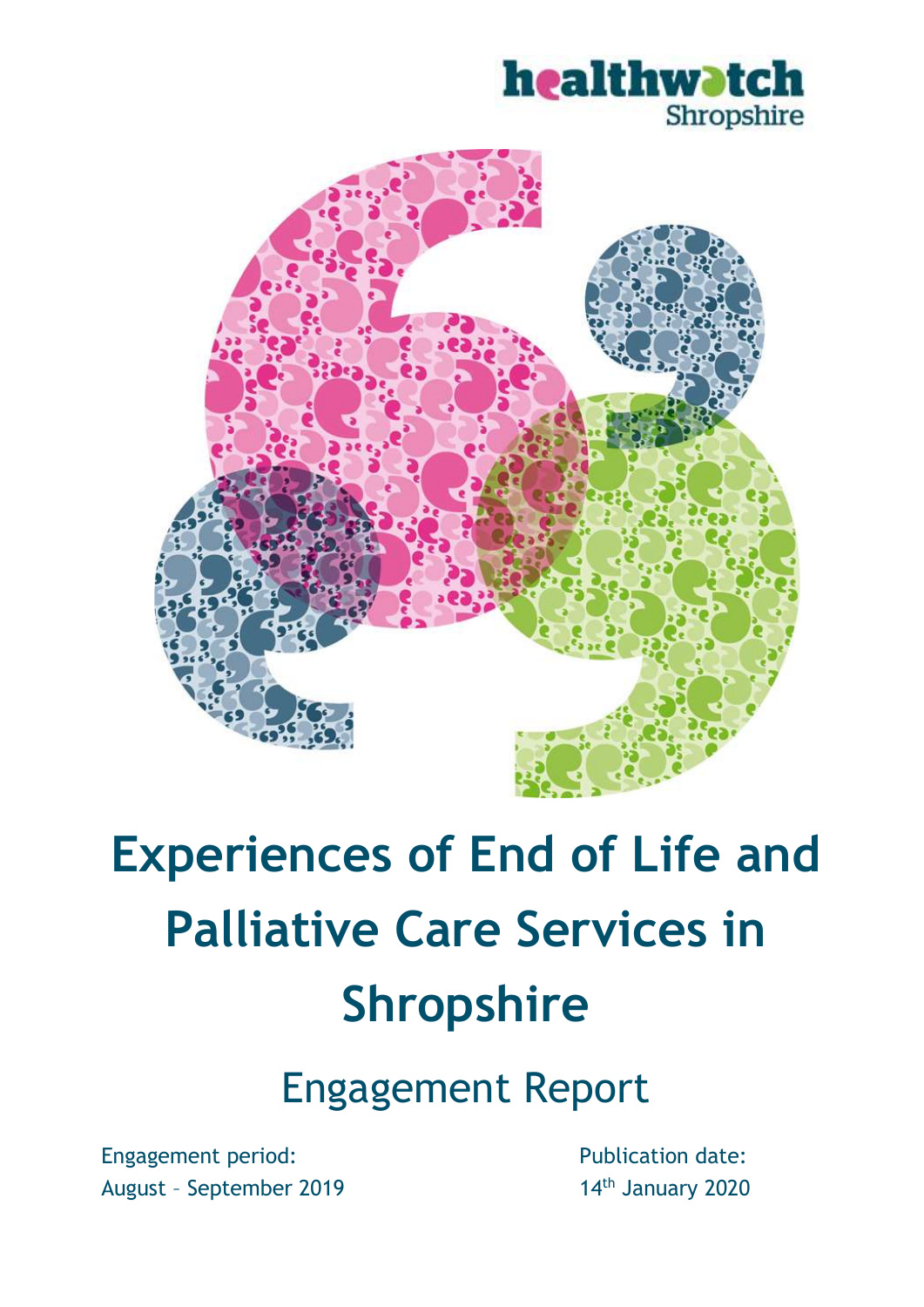

### **Contents**

#### **Page**

- **Contents**
- **About Healthwatch Shropshire**
- **The context**
- **What we did**

#### **7-19 What we found out**

- **Individual service providers**
- **C** Hospital experiences
- **Hospice experiences**
- 10 Community experiences
- **Patient experience**
- **C** When does end of life care begin?
- 14 Communication and information
- **Hospital facilities**
- **C** Medication in the community
- **C** Service co-ordination
- **A** plea from a relative
- **Additional findings**
- **Summary of findings**
- **Recommendations**
- **Service provider response**
- *Acknowledgement*
- *Get in Touch - Healthwatch Shropshire contact details*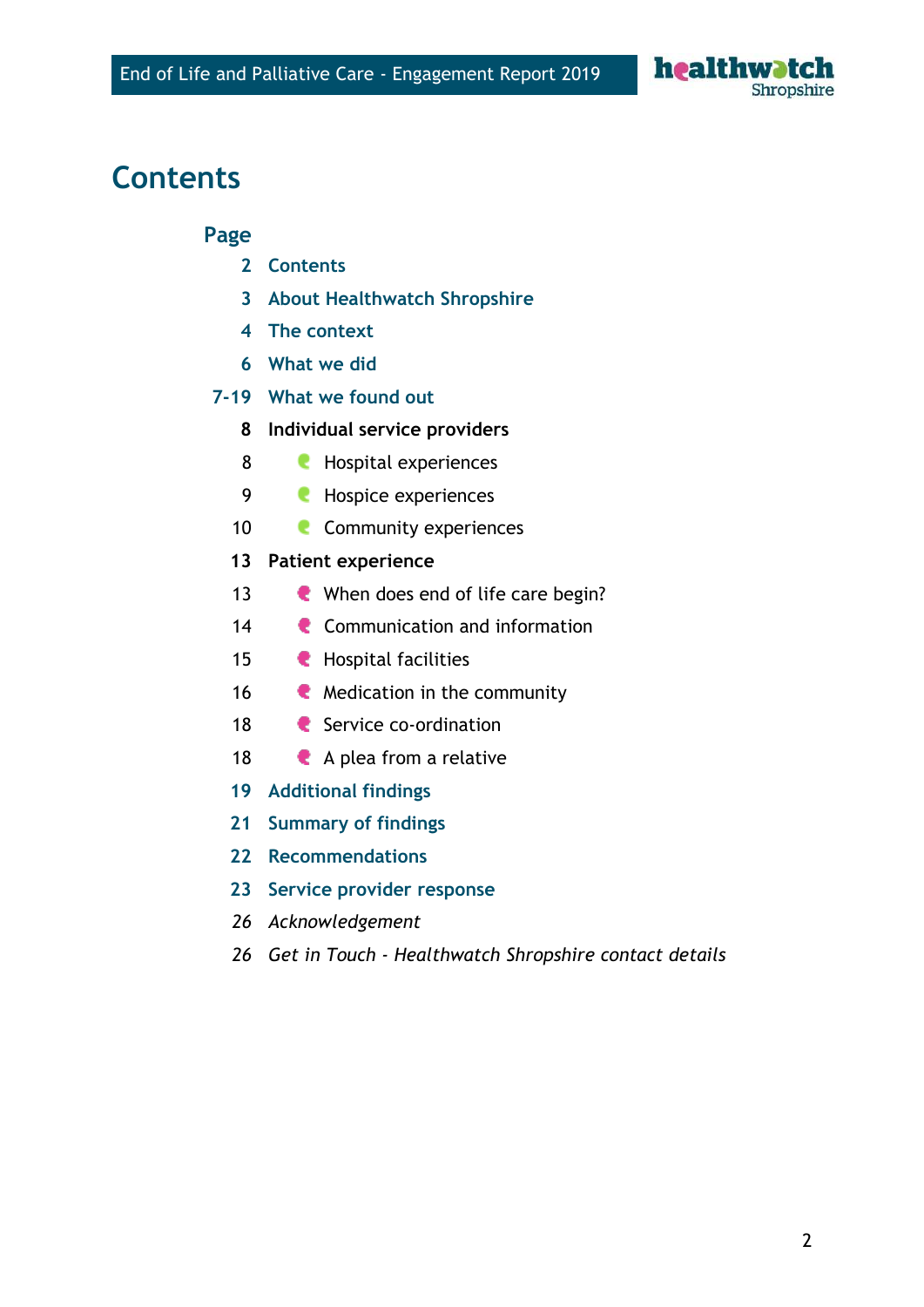

# **About Healthwatch Shropshire**



## **Healthwatch Shropshire is the independent health and social care champion for local people**

We work to make your voice count when it comes to shaping and improving services. We use a variety of methods to find out what people like about services, and what could be improved and we share these views with those with the power to make change happen. Our reports go to:

- the organisations who provide services
- the commissioners who pay for services (e.g. Shropshire Clinical Commissioning Group and Shropshire Council)



- service regulators (the Care Quality Commission, NHS England)
- our national body Healthwatch England to let them know how services are working in Shropshire

We are not experts in health and social care and Hot Topics are just one of the methods we use to put a spotlight on services and ask people to share their views with us. Hot Topics are publicised and promoted through our engagement activities (e.g. talks and stands at events) for 1-2 months. To gather more information we might also do surveys and focus groups.

#### **Please note**

Hot Topics are not time limited and so while we have targeted our engagement on end of life and palliative care during August and September 2019 we continue to want to hear from people who are willing to share their experiences with us and we will share them with the providers, commissioners and regulators.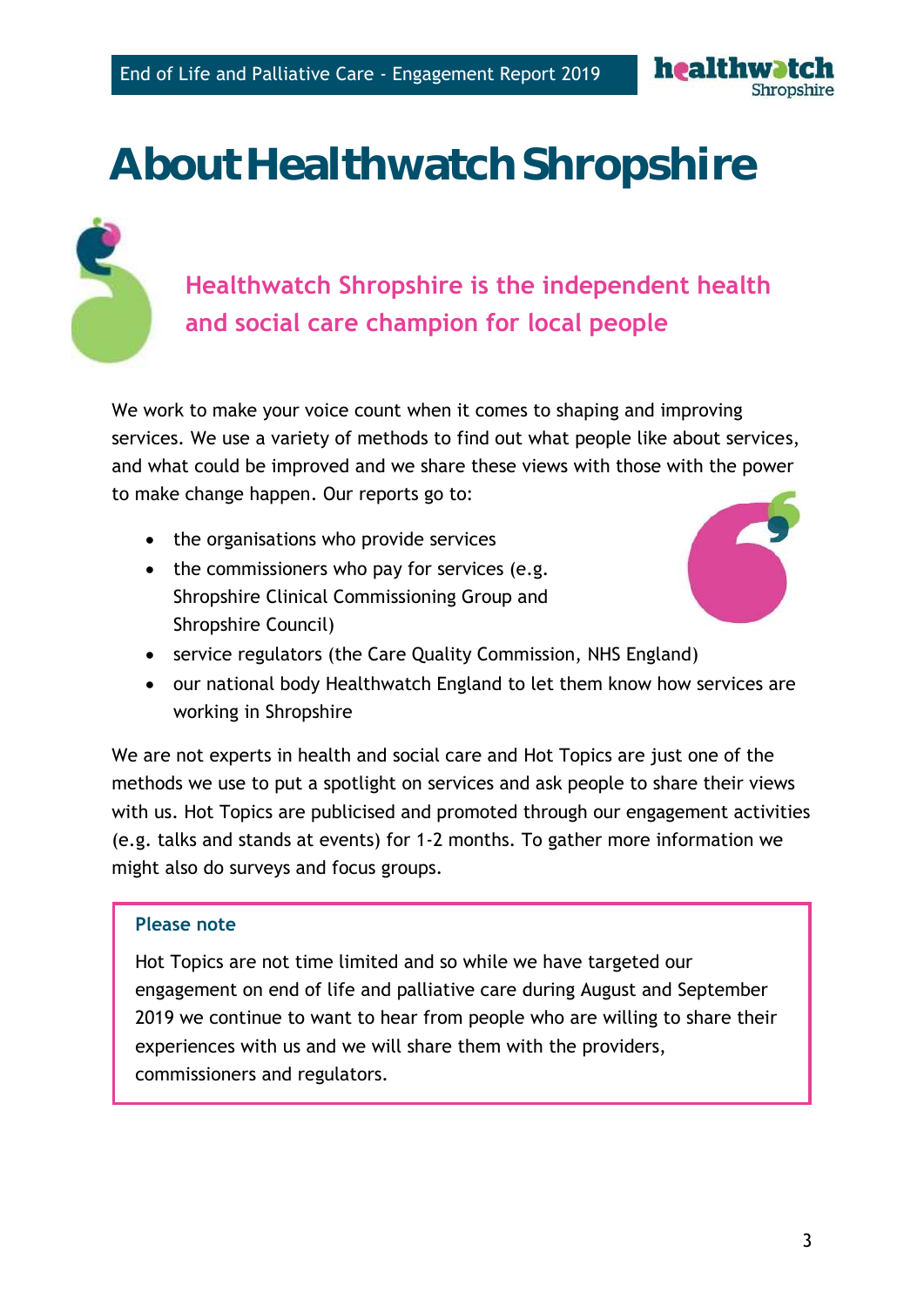### **The context**

Death and dying can be a very difficult topic to talk about but we wanted to give people the opportunity to share their experiences and feedback on the services they or a loved one has received or is currently receiving.

As a person nears end of life, whether they are in hospital or being supported at home, there is only one chance for the providers of care to get it right.

We wanted to know if people felt that the care their loved one received was what they wanted and expected. For example, if they were treated with dignity, if they felt listened to and if their wishes were respected.

It has been shown that it is really important that those providing care at end of life are open and honest with both the patient and relatives.<sup>1</sup> Being better informed can reduce stress and anxiety and help people understand what to expect. We wanted to know whether the language used by those giving the care was appropriate and if it prepared people for what was going to happen. Were other ways of communicating found if the person's preferences couldn't be expressed verbally, e.g. because of dementia or brain injury?

We wanted to find out whether care for the dying is the same wherever people die in the county and if there is a joined up approach to end of life care between different services including those available overnight and over weekends for those in the community.

According to NHS England:

-

'End of life care includes palliative care. If you have an illness that cannot be cured, palliative care makes you as comfortable as possible, by managing your pain and other distressing symptoms. It also involves psychological, social and spiritual support for you and your family or carers. This is called a holistic approach, because it deals with you as a "whole" person, not just your illness or symptoms.

<sup>1</sup> https://www.nice.org.uk/news/article/new-guidelines-to-improve-care-for-people-at-the-end-oflife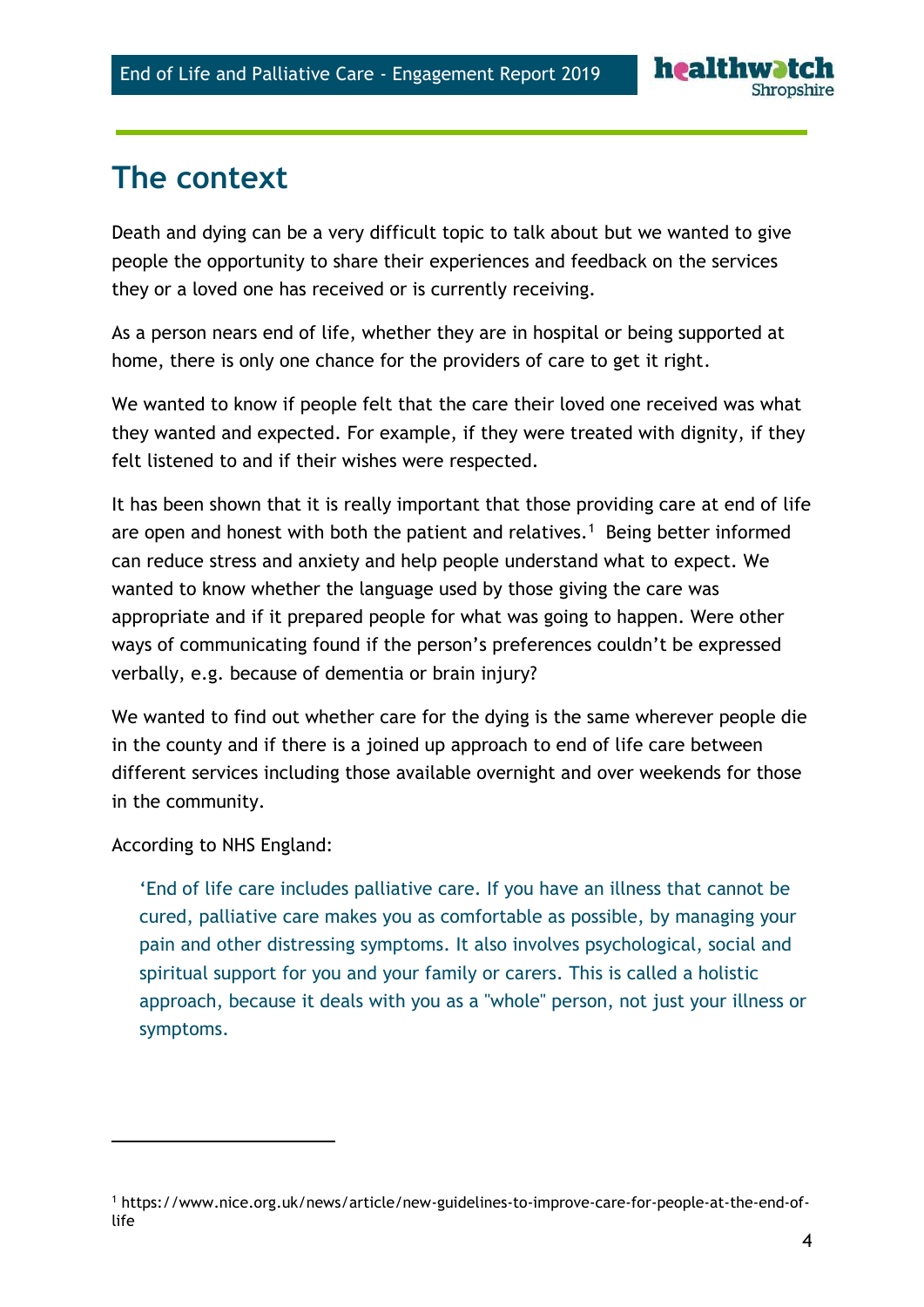

Palliative care is not just for the end of life – you may receive palliative care earlier in your illness, while you are still receiving other therapies to treat your condition.' [https://www.nhs.uk/conditions/end-of-life-care/what-it-involves-and-when-it](https://www.nhs.uk/conditions/end-of-life-care/what-it-involves-and-when-it-starts/)[starts/](https://www.nhs.uk/conditions/end-of-life-care/what-it-involves-and-when-it-starts/) [Accessed November 2019]

### **Where do people die?**

| Percentage of people | <b>Shropshire Clinical</b>     | National Average (%) |
|----------------------|--------------------------------|----------------------|
| who died             | <b>Commissioning Group (%)</b> |                      |
| In a Hospital        | 45.49                          | 49.51                |
| In a Care Home       | 28.64                          | 22.38                |
| At home              | 22.42                          | 23.65                |
| In a Hospice         | 6.34                           | 5.83                 |

The Public Health Figures for 2017<sup>2</sup> show:

Many people prefer to die at home or in the place they call home (including Nursing and Care Homes) and while these figures show that a higher number of people die in Care Homes than the national average, fewer people are dying in their own home and the majority of people continue to die in hospital.

In Shropshire during 2017/18, 34.33% of people who died were identified on GP disease registers as needing palliative care / end of life support, lower than the national average of  $45.3\%$ .<sup>3</sup> One impact of not being identified as needing palliative care is that people may not be accessing the services and the support they need in a timely way or have the opportunity to discuss their wishes around their end of life care and treatment.

-

<sup>&</sup>lt;sup>2</sup> Source: Public Health England Palliative and End of Life Care interactive atlas. <http://tools.england.nhs.uk/images/EOLCatlas/atlas.html>

<sup>&</sup>lt;sup>3</sup> Public Health England Palliative and End of Life Care interactive atlas. <http://tools.england.nhs.uk/images/EOLCatlas/atlas.html>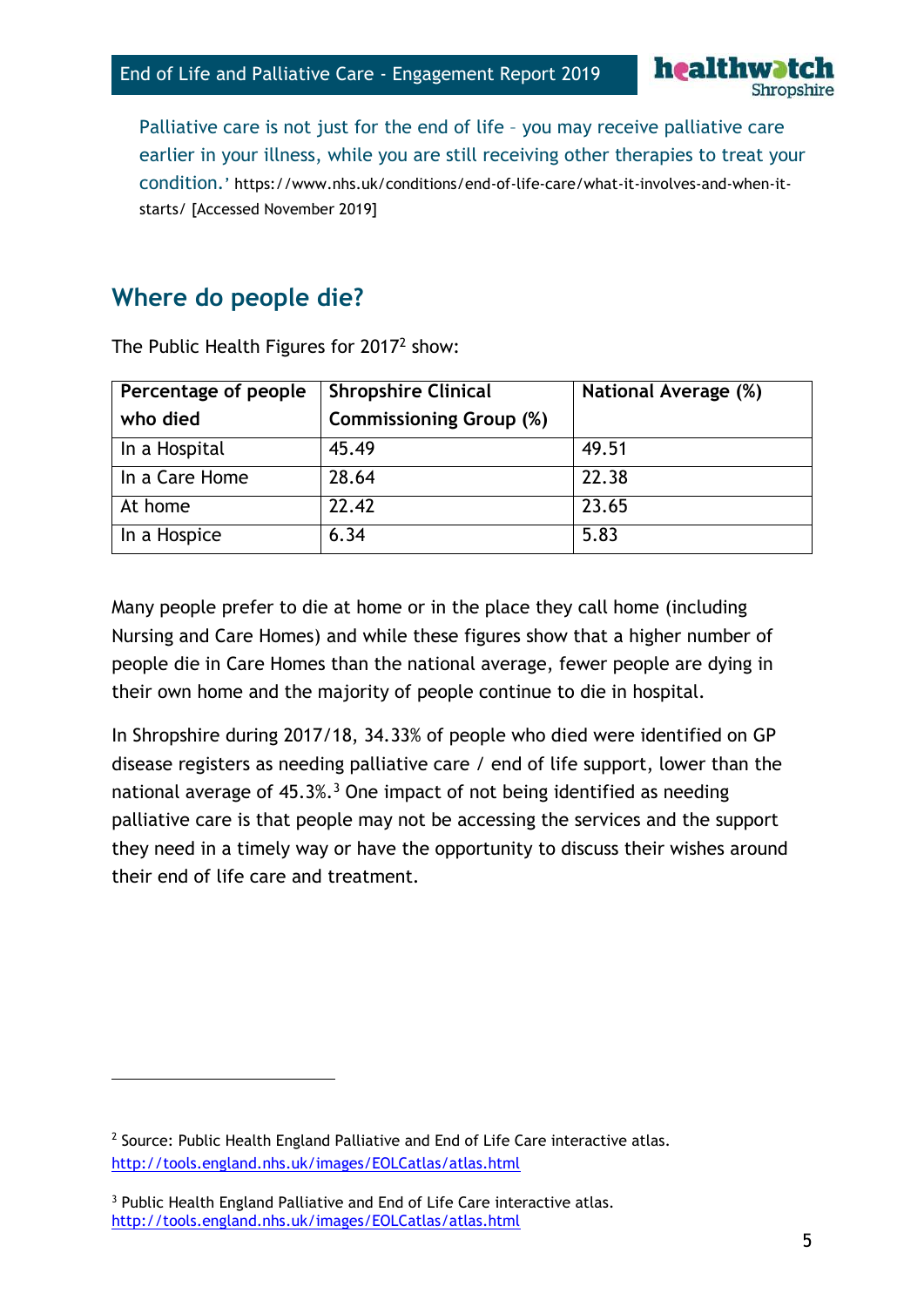

### **What we did**

In order to find out about people's experiences in Shropshire we decided to focus our engagement for the months of August and September 2019 on end of life and palliative care.

At the end of July we put a call out through our media, stakeholders and community contacts across Shropshire asking people to contact us and share their experiences.



When we approached Shrewsbury and Telford Hospital NHS Trust they told us they carry out their own end of life survey. We explained our independent role and commitment to working sensitively with people who wish to share their experiences with us, including offering anonymity and the Trust agreed to include our flyer in their Swan Packs from the end of September. The lateness of this means that some people will share their comments with us after the publication of this report but their feedback will also be shared with the service providers and commissioners as part of our normal information sharing process.

As we expected, it has been very difficult to achieve a high level of engagement over this very emotional subject. As well as people's reluctance to speak about their own experiences, particularly if they had been recently bereaved, professionals were protective of the families they were working with. Our requests to speak with specific bereavement groups were generally not accepted with organisers feeling that it would not be appropriate. Our Engagement Officer was able to attend one befriending group in Oswestry and a Living Well session at Severn Hospice in November. Due to timescales the comments received at the Living Well session are not included in the data in the report but our findings are included under Additional Findings (p.18)

We were also able to speak to staff working for a variety of service providers to hear their perspective and experiences of service coordination.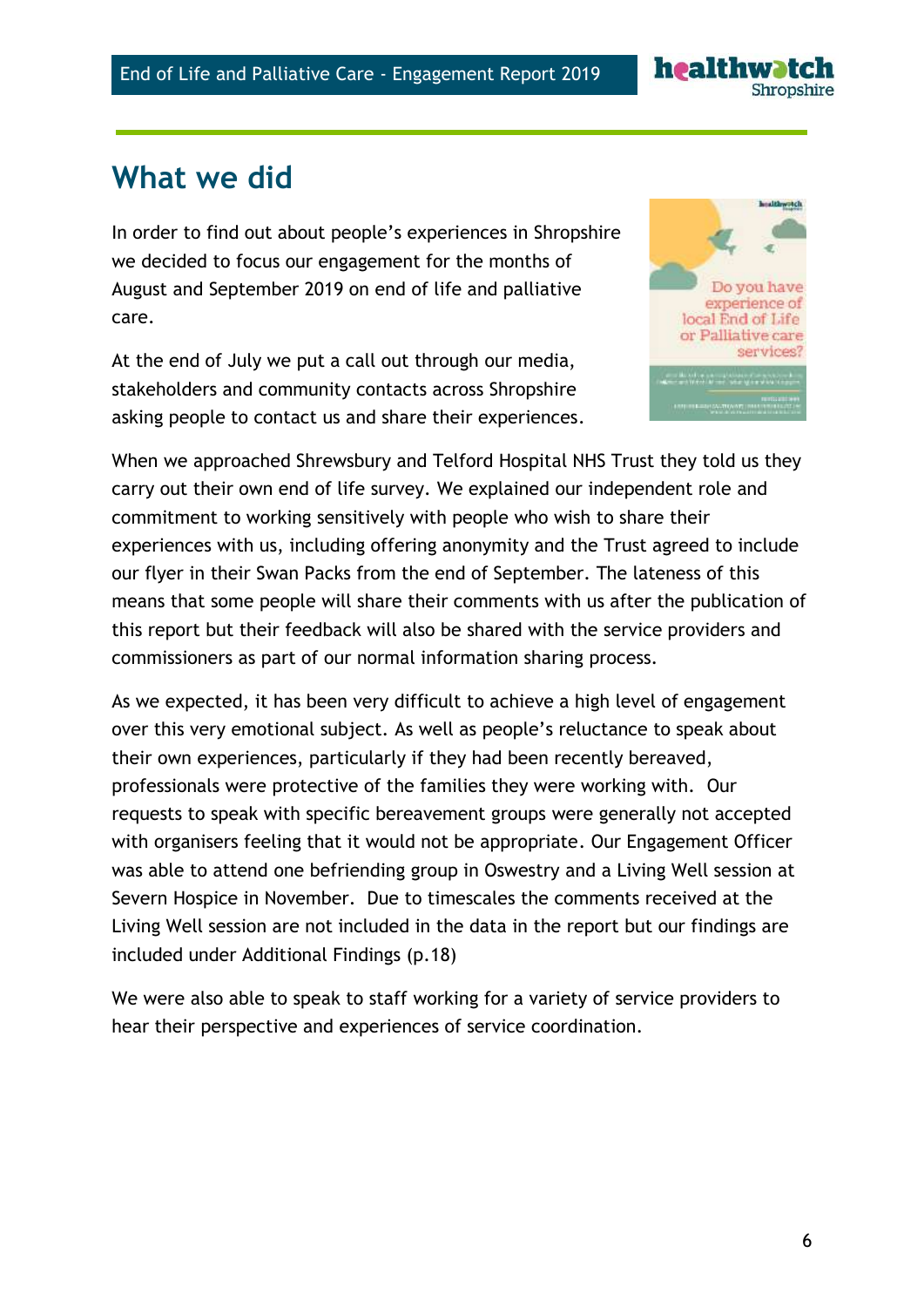# **What we found out**

We received 33 patient and family experiences of end of life (EofL) care during 2019, the vast majority of which were sent to us during the period of our focused engagement in August to September.

Nearly all of the experiences included comments about a variety of service providers and many covered several aspects of each provider's service.

79% (26) of the experiences shared with us suggest that services could make improvements. It is important to note that not all the feedback we received related to specific end of life services but they do highlight the question - When does end of life care start?



#### **Table 1: Overall themes raised in comments**



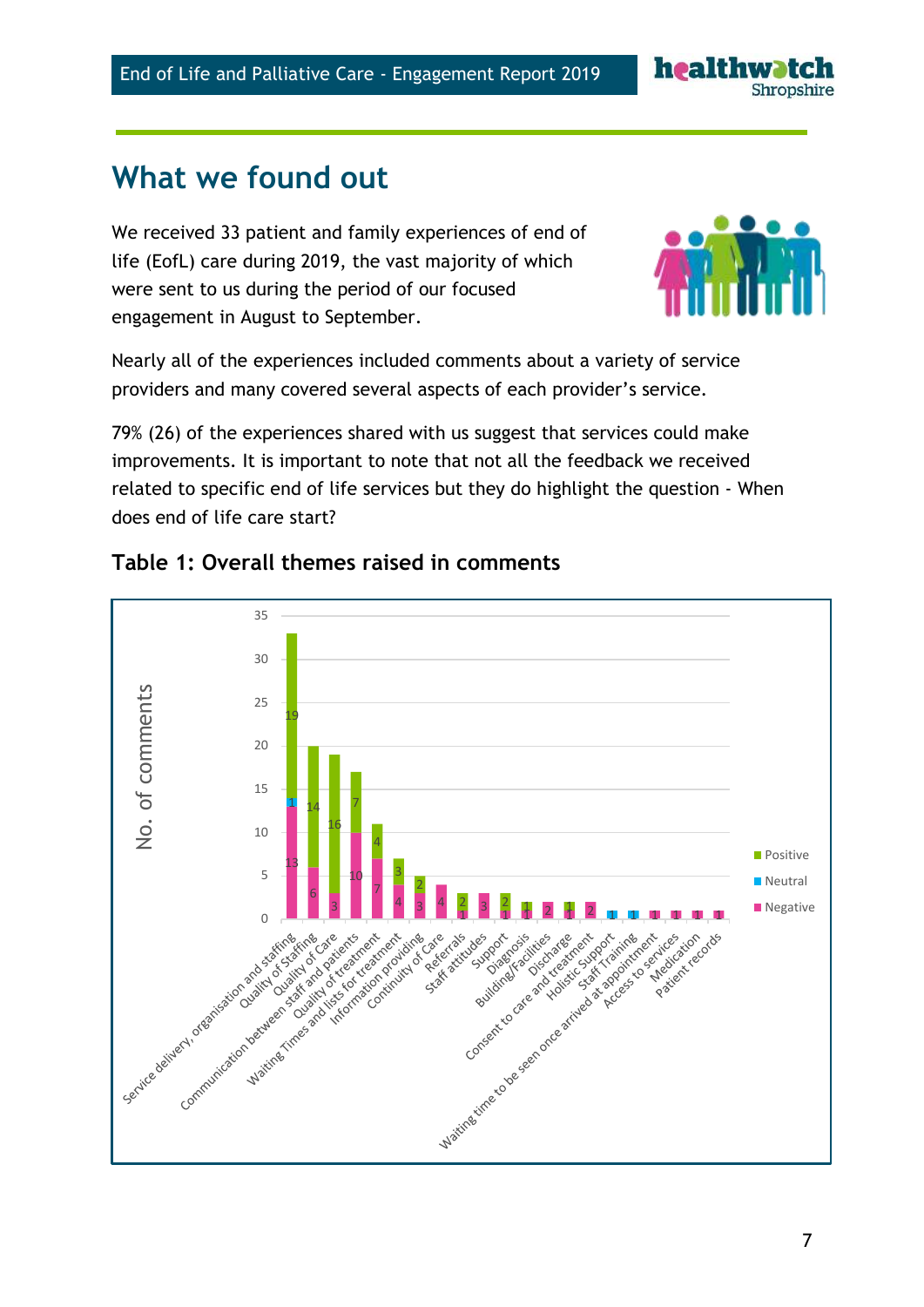

#### **Important note**

If people share their views with us in writing or via our website it is not possible for us to ask for further information, e.g. name of service, date of experience. Therefore some comments might describe experiences from some time ago and services/practice might have changed.

### **Individual Service Providers**

### **Hospital experiences**

The services provided by Shrewsbury and Telford Hospital NHS Trust (SaTH) received the most comment, 20 experiences (61%) included feedback about services at Royal Shrewsbury Hospital.



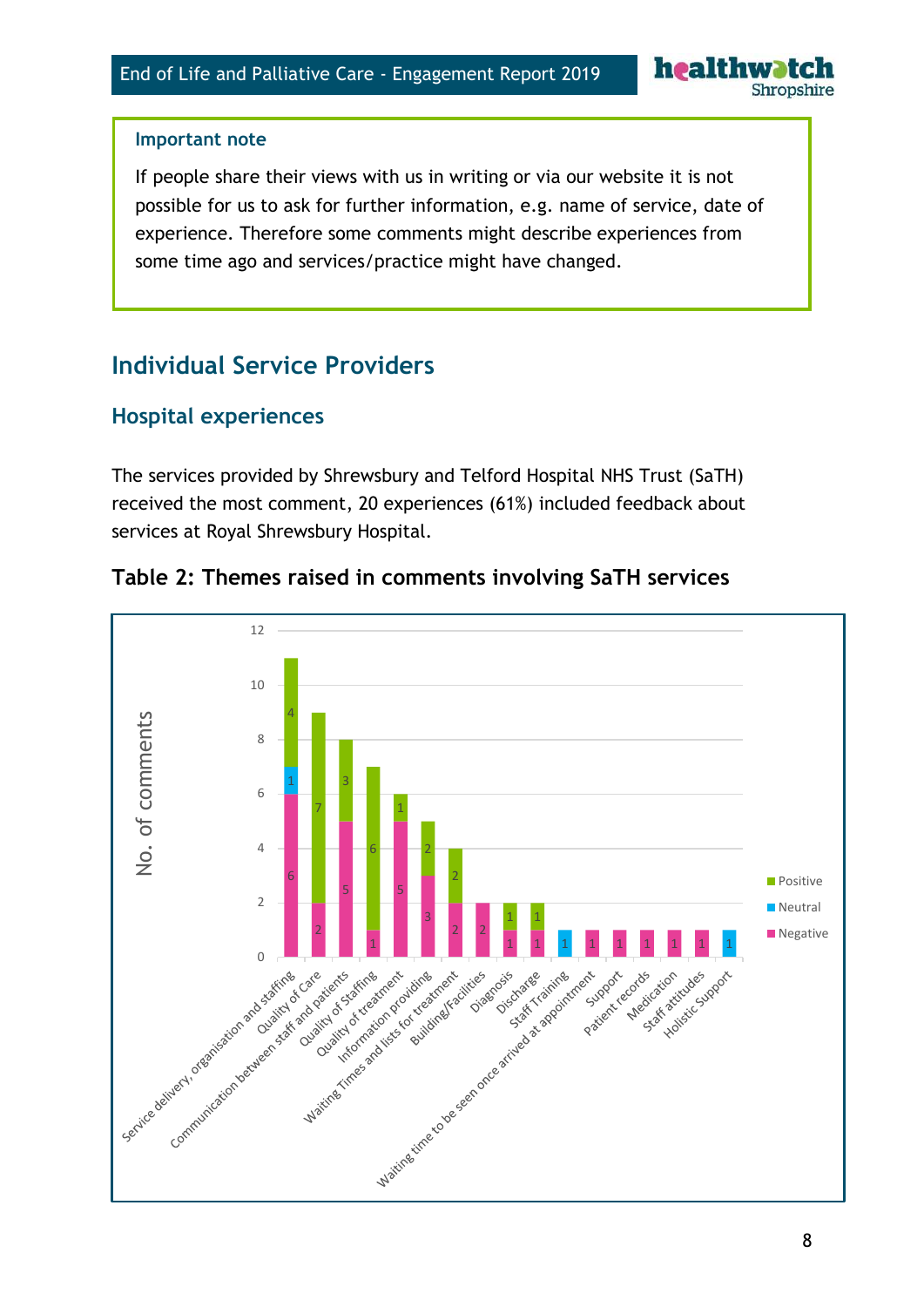

The themes receiving the most positive comments were the quality of care, (identified in seven experiences) and quality of staffing (identified in six experiences).

For example:

- $\blacksquare$  "I lost both parents within eight months and can only speak on personal experience. The end of life care that they both received at RSH [Royal Shrewsbury Hospital] was exceptional. The care staff were kind and showed compassion, continued to show them dignity right up to the end. The consultants kept us up to date with information, and everyone kept us supplied with coffee, tea and snacks."
- $\blacksquare$  "He was admitted to a ward specialising in end of life care where the staff were very kind and the family were treated very well. His wife was shown respect, kept informed and felt that the service exceeded expectations."
- "[Relative] was diagnosed with COPD, he was referred to RSH specialist who was marvellous, they did everything they could to help."

The themes receiving the highest number of negative comments were service delivery (identified in six experiences), communication between staff and patients (five experiences) and quality of treatment (five experiences)

For example:

"Ten days before he died he was taken into RSH A&E (which was full of people on trolleys in the corridor) he was given a cubicle but had to wait from 3.15pm until 11pm to be admitted."

### **Hospice experiences**

Severn Hospice was mentioned in eight experiences (24%), the feedback was overwhelmingly positive; the quality of care, treatment and staffing were highlighted. For example:



"The care and compassion at the hospice were tremendous, I cannot praise them enough, the family was involved, respected and cared for. You could literally feel the love. The patient was happy there, he was kept calm and pain free until the end. The family was able to stay with him until the end, even through the night and the provision for it was good."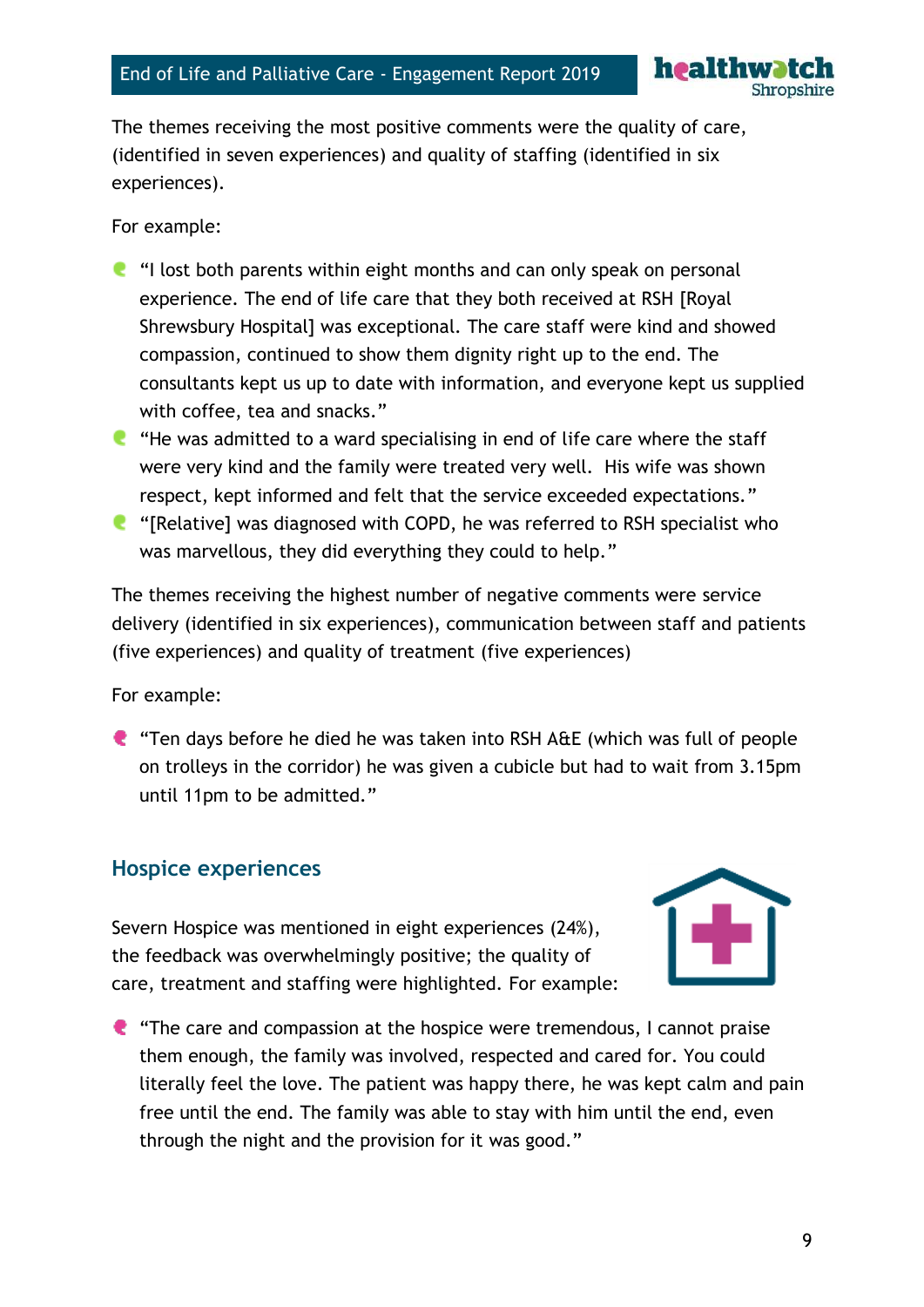

The only negative experience arose around continuity of care when a staff member left and their workload was taken up by another member of staff who the family felt already had a full workload.

One person who shared an experience with us suggested:

"Most of the care [Mum-in-law] received could not have been bettered and the ultimate outcome was never in doubt. However, if we had been able to retain the same Hospice Nurse throughout, I am sure that we would have felt better supported and perhaps her hospital stay could have been avoided."

#### **Community experiences**

#### **District nursing**

Five experiences (15%) included feedback about community nursing services provided by Shropshire Community Health Trust. Three negative, one positive and one mixed sentiment. The positive feedback referred to an experience 16 years ago. The mixed experience relates to the experience of services from two members of staff:

**C** "A Community Nurse came out on the Sat morning and we were so relieved. We asked for a slide sheet so that the carers could move my uncle safely. She hadn't got one in her car. We asked for mouth swabs, as my uncle was full of fluid, frothing at the mouth and unable to communicate because of the amount of gunk in his mouth. Again, she hadn't got any. I asked her where she went to get them & she said William Farr House but that she was busy, so I offered to follow her to get them from her, so that she didn't have to come back. She said 'no'. She claimed she would come back with everything shortly. We waited three very distressing hours and when she returned she still had none of the items. No apology even. Nothing was done to make him comfortable before she left. Another couple of hours later another Community Nurse came and she was fantastic! She sorted out everything. Cleaned my uncle, propped him up, cleared his mouth, administered pain relief etc. He looked totally different and appeared more peaceful."

One person described difficulties they had had regarding changing a catheter:

 $\bullet$  "I had to fight to get the help I needed. He had a catheter and I couldn't always get help from the District Nurse, I had to call 111 and ShropDoc to get the catheter cleared."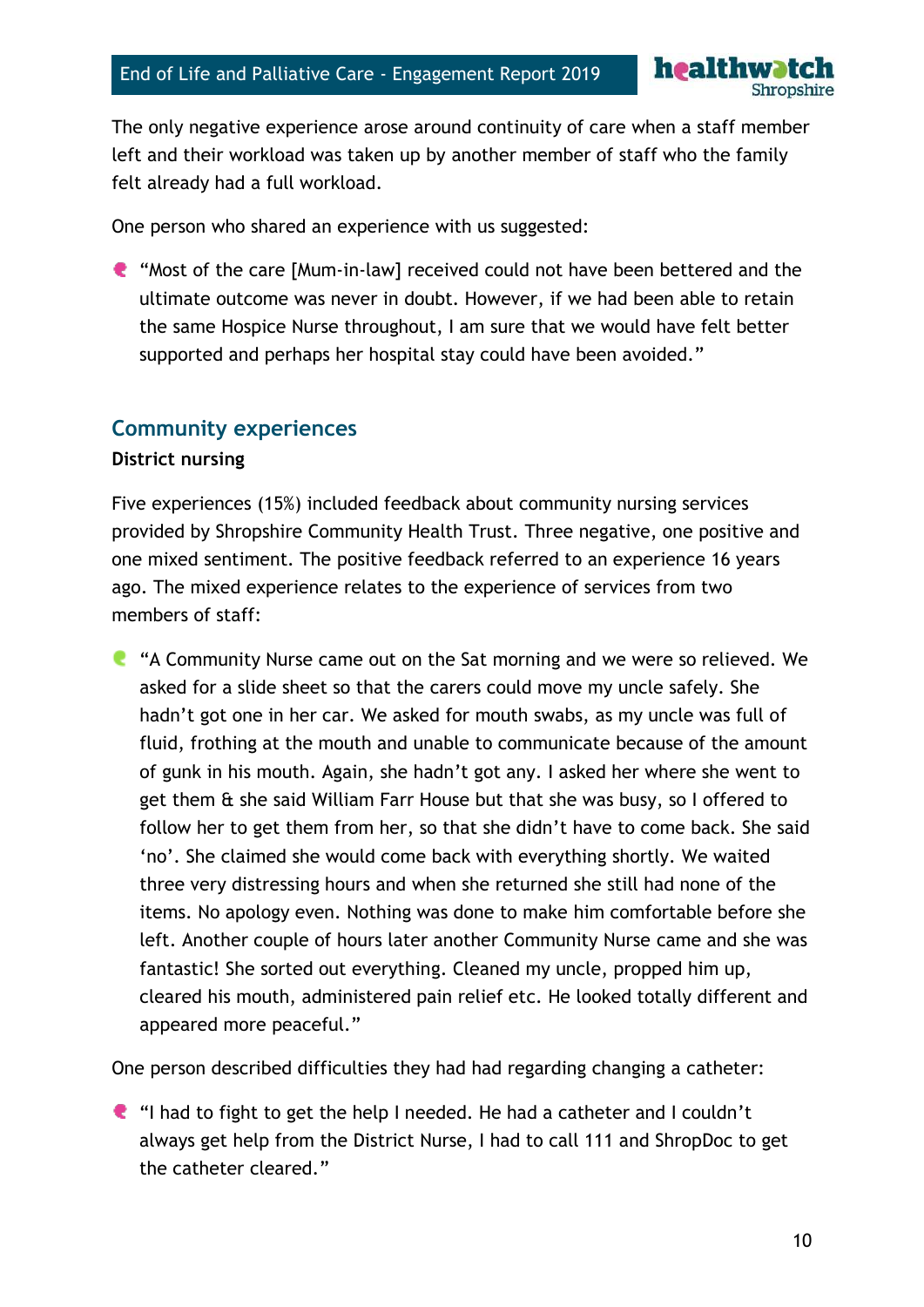

We spoke to a member of staff from the community nursing team who highlighted the implementation of the ReSPECT (Recommended Summary Plan for Emergency Care and Treatment) programme across Shropshire from October 2019.

The Resuscitation Council website states:

'The ReSPECT process is a new approach to encourage people to have an individual plan to try to ensure that they get the right care and treatment in an anticipated future emergency in which they no longer have the capacity to make or express choices.

The ReSPECT process is intended to respect both patient preferences and clinical judgement.' <https://www.resus.org.uk/respect/> [Accessed January 2020]

We received one positive experience about the Trust's respiratory team at Louise House:

 $\blacksquare$  "It was very caring and friendly"

#### **General Practice**

 $\overline{a}$ 

Four of the experiences (12%) included feedback about the service received from a GP practice. Three were positive and one was mixed, the mixed experience related to different members of staff.

We spoke to two GP practice care coordinators; neither raised any issues with the services available to patients at the end of life although one reported a case where an end of life patient had not been able to access Continuing Health Care<sup>4</sup> funding in a timely manner.

<sup>4</sup> NHS Continuing Healthcare (CHC) is a package of support funded by the NHS. It helps care for a patient's physical or mental health needs that have arisen as a result of disability, accident or illness. Individuals assessed as having a certain level of care need may receive NHS Continuing Healthcare. It is not dependent on a particular disease, diagnosis or condition, nor on who provides the care or where that care is provided. If someone's overall care needs show that the primary need is a health need, the person should be eligible for NHS Continuing Healthcare. In Shropshire it is administered by Shropshire Clinical Commissioning Group, <https://www.shropshireccg.nhs.uk/local-services/patient-care/continuing-healthcare-chc/>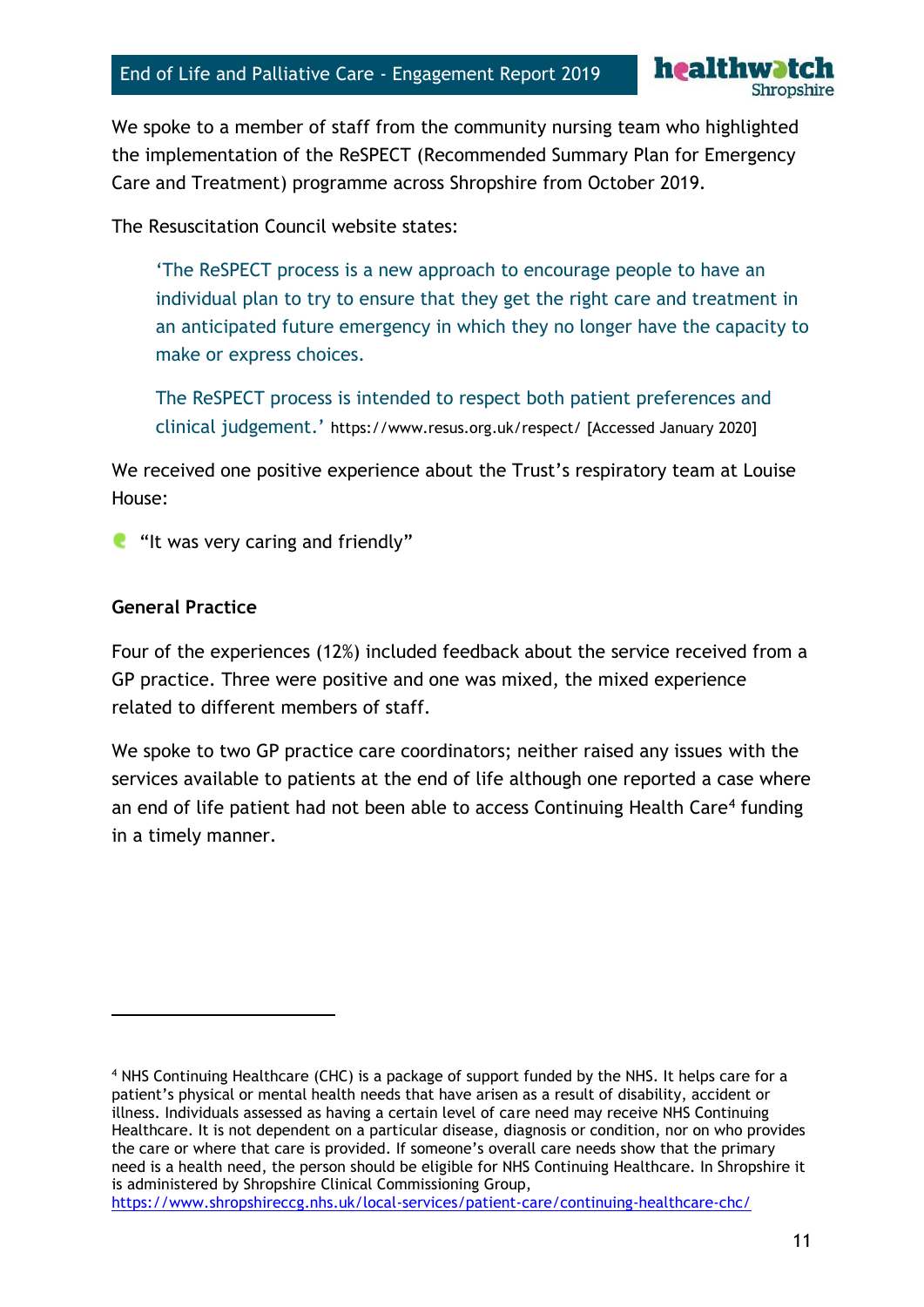

#### **Out of Hours**

We didn't receive any patient or family feedback about the 111 service and only two experiences included feedback about the out of hours primary care service ShropDoc. Both of these described problems with communication, e.g. one family felt that the service did not listen to or respect their wishes by making a "'Best interests' decision" to send the person to hospital and in the other there was an issue around contacting the service to get the correct medication:

"The residential home tried to get hold of the out-of-hours GP the following day for more medication, however the communication was abruptly broken. The relative of the patient travelled to Shrewsbury to collect morphine but upon arrival was told that prescription was incorrect and had to go to RSH for the out-of-hours GP to give a new prescription."

As part of this project one of our volunteers met with clinical and management staff at one of their local GP practices and discussed the problems relatives of patients who are in end of life can face when they need help out of hours. The practice explained that patients' records are flagged on the system and when relatives speak to 111 they just need to tell the call operators that the patient is at end of life or receiving palliative care, they should then be put straight through to ShropDoc. The staff agreed that all patients and their carers may not be sure of what to say and said they would make sure that all patients and carers will be advised on what to say when speaking to 111.

Staff we spoke to at a nursing home told us that the call handlers from 111 ask to speak to the patient when staff ring, even when it has been explained that the patient is either unable to talk or unable to understand (e.g. dementia suffers). The call handlers will often then insist that they speak to one of the registered nurses in the home, even if the nurse is not familiar with the patient. However, it was felt that "if a second call is necessary, the handling is much better."

#### **Care Providers**

We received feedback about three care homes and two Domiciliary (Dom) Care providers. This was predominantly positive except for one of the Dom Care providers where there were some issues around communication and changes of staffing.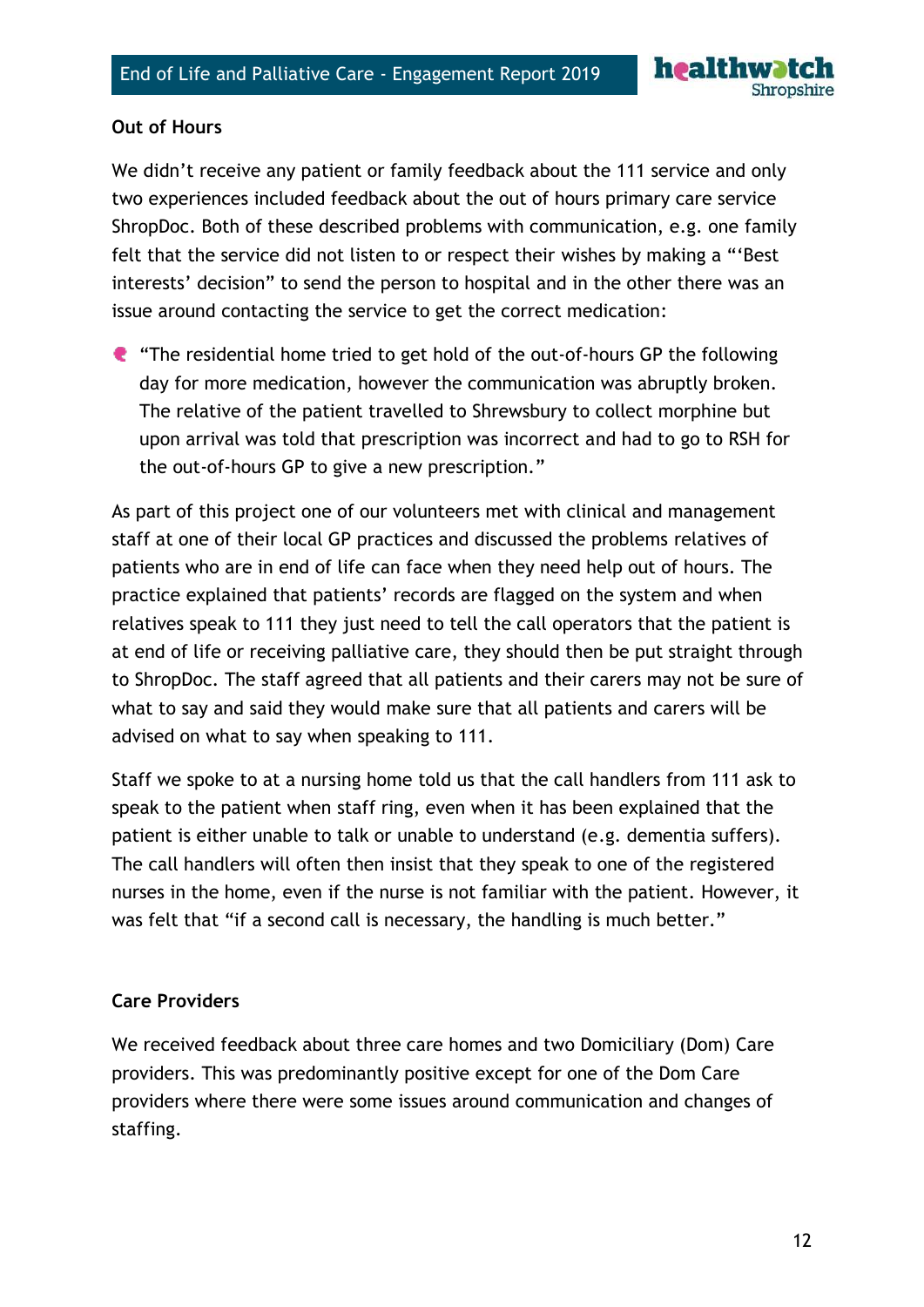

Examples comments received:

- "She was at home for nine days before she collapsed and was admitted to Isle Court Nursing Home where she died a few days later, a mere three months after the diagnosis. The care she received at Isle Court was exemplary, as was the support provided to us."
- **C** "The Agape carers did cover some of the hours but not the preferred ones. Evening call should be 9pm but they turned up early. Had 11 people coming in and out of the house to deliver end of life care - no continuity. Last few weeks of life very distressing - husband refused to go to bed before 9pm as he wasn't ready at that time. This situation was very distressing for him. Husband died in hospice in July."

One of our volunteers spoke to the managers of two care homes in Oswestry; they both felt well supported by general practice, district nurses and Severn Hospice outreach and 'Hospice at Home' services. One however did report that there was an occasion when they had accepted someone who had been discharged from the hospital and they had received very little information about them. It was only when the person arrived at the home that staff realized the patient was in need of end of life care. The community services were also unaware of the patient's needs.

# **Patient experience**

### **When does end of life care begin?**



Mother [aged 95 and admitted to hospital on Sunday morning] had been in heart failure for 10 years and by the Monday was crying out as she was struggling to breathe. Saddlebags of yellow fluid were building up around her body. A Doctor and Sister came and spoke to [woman's daughter] and told her they were going to treat her mum and get her in to 'rehab'. Daughter asks why the staff did not

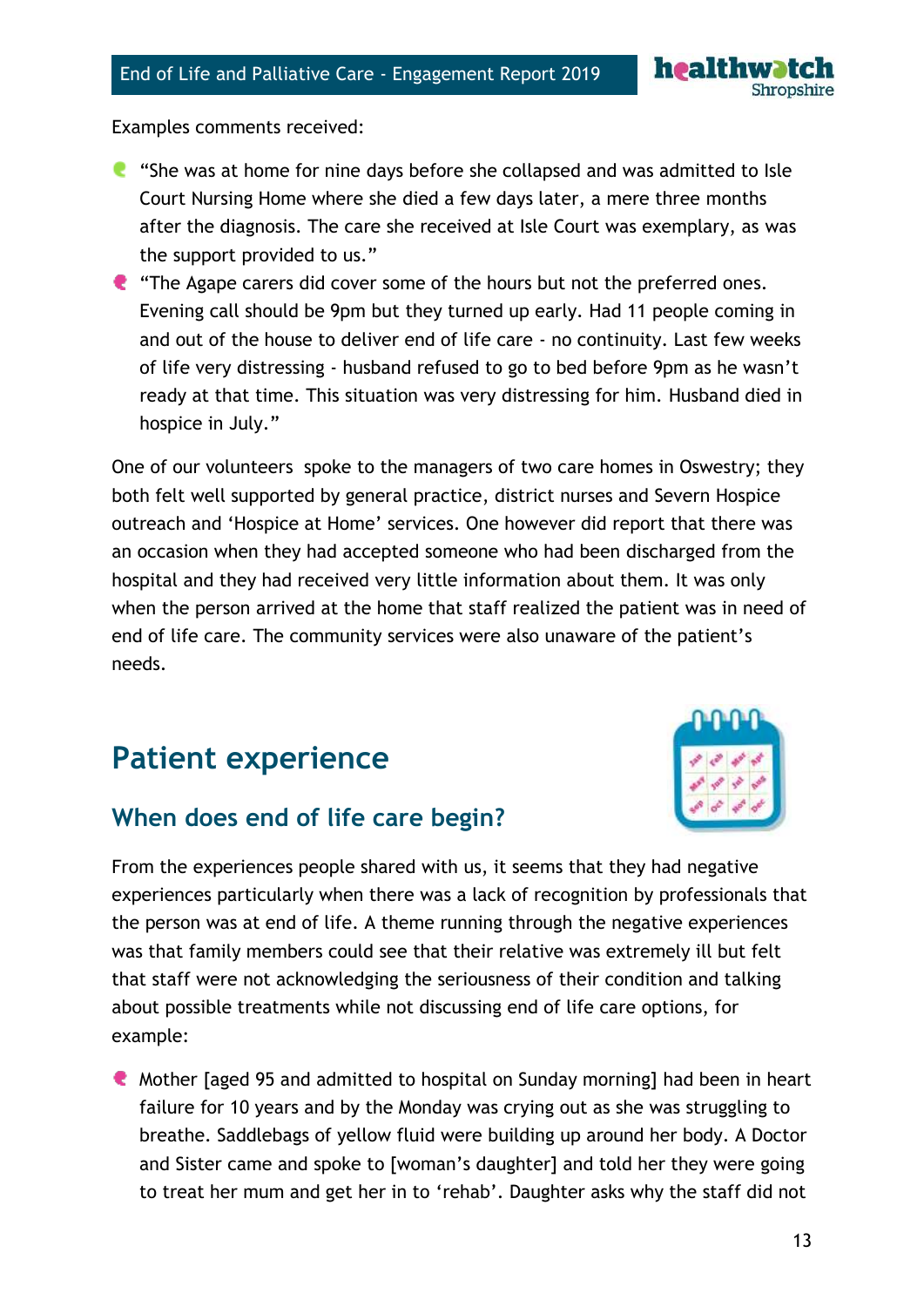

seem to know her mum only had hours to live, she was already semi-conscious and delirious…. She died [hours later that Monday] at 3.30pm.'

- "I am still desperately unhappy and angry at the lack of communication from staff at RSH, nobody seemed to know what was going on, and while one team were preparing to send [the patient] home, others were aware that he was in need of End of Life Care. Complete failure of communication led to a very traumatic and stressful time, which I would not want anyone else to go through."
- 'The patient's wife asked one of the doctors whether she should contact her two other children, who were out of the country, and he laughed and joked that there was 'no need for anyone to go buying air tickets'. They were then instructed to go for a coffee as the doctor wanted to get blood from the patient's shinbone and that would be 'alarming' for them to see. "Over an hour after my family first asked for help, a blood test was done. The results meant something 'catastrophic' would occur within two hours." However, the patient was not sent to intensive care. Instead, the patient was sent for a scan. "As my family returned from the cafe, they waited by the bed for him to return but were then sent away as it was meal time and told to return in an hour. Unfortunately, though perhaps predictably, given the earlier blood test reading and heavy internal bleeding, the patient died during the scan."

A theme apparent from the feedback is that once it is acknowledged by staff that the patient is in need of end of life care the patient's and family's experience is more positive, e.g. when they go on to receive hospice services or care from the End of Life Care Team in hospitals.

### **Communication and information**



The lack of good communication or timely, relevant and accessible information was raised in 30% (10) of experiences. For example:

"At one point [my mother] started to come round [in hospital] and I thought we should have some 'just in case medication' (Sedative and Diamorphine). I realised that she was dying. They didn't explain to us anything about what to expect. They give you information for after the death but not what to expect in the process and they don't check you know how to cope."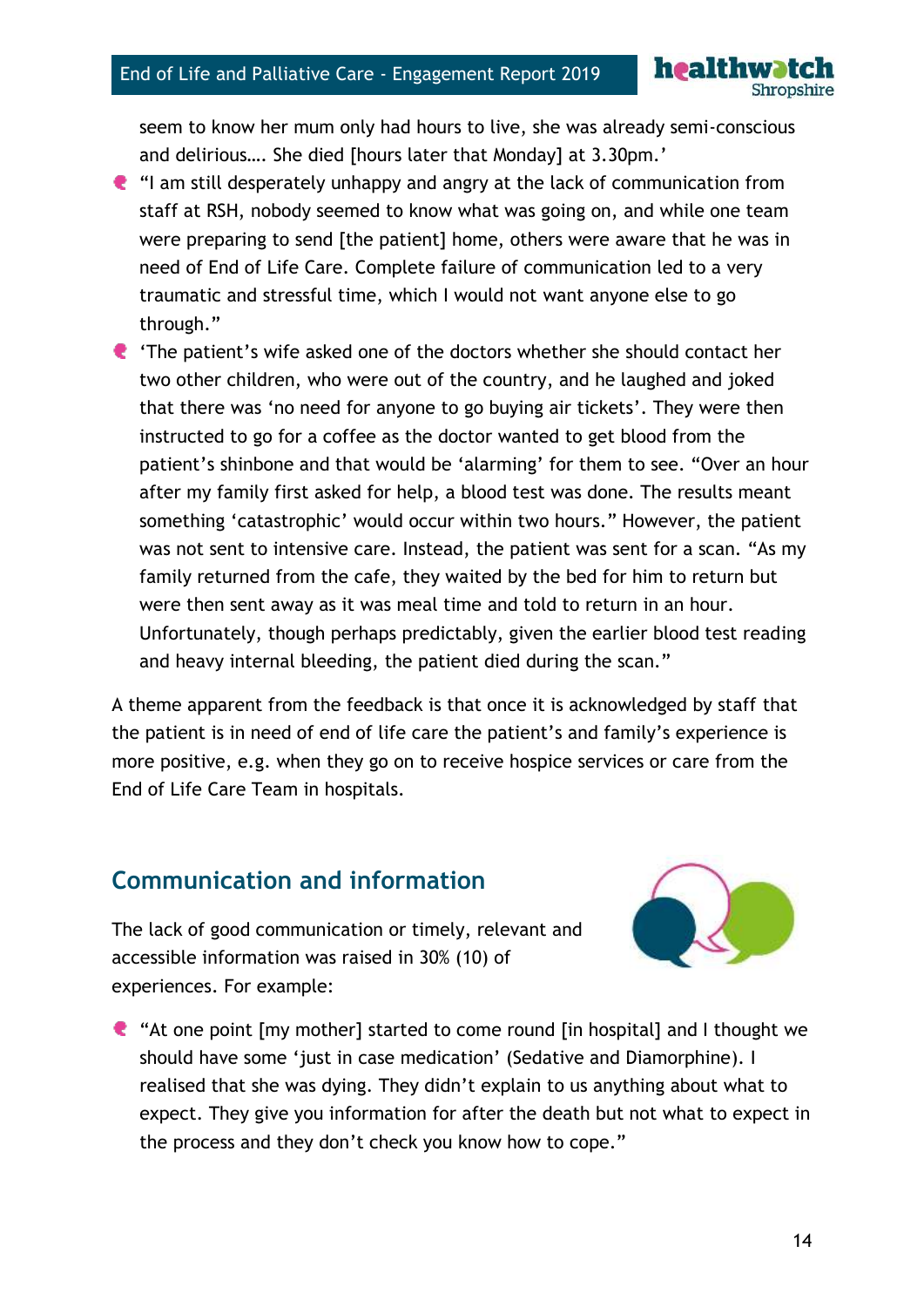- $\bullet$  "It may also have been useful to have had someone actually talk through the likely stages [the patient] (and the family) would experience so that they could be more prepared and feel supported. Being given a leaflet about the end of life at that time was ineffective, it needed some compassion and someone to explain and answer any questions. [The patient] too missed out on this opportunity."
- "I am also keen to get discussions going around staff training for people that support those with Autism around the end-of-life event when a close member of their family dies. In many cases this is likely to be one of their parents who often give support both emotional, practical, monetary or even have the Autistic person's housing/living arrangements involved in theirs."

### **Hospital facilities**

 $\overline{a}$ 

Four comments reflected negative experiences around the facilities for patients and their families at the end of life, including:

- $\bullet$  "He was admitted onto Ward 15 who put him onto an end of life pathway. Unfortunately, they had no side rooms so basically he died in a six-bedded unit. I have no complaints about Ward 15 they just didn't have a side ward for him."
- $\bullet$  "The only negative would be that the rooms were a little sterile. Are family expected to stay overnight as we did? If so then a little more thought should go in to comfortable seating. With our father we spent nights draped over his bed as the chairs were so upright and with our mother we took turns on the floor."
- "Eventually she got into a heart ward. She was put into a bed in a side ward. Dying hasn't been a pleasant experience. The staff were so busy, if I had not stayed with her she would have been another one that they popped their head round the door to and she would have been found dead. The challenge for this county is that we either have brilliant care or terrible, there doesn't seem to be anything in between. There are 10 Swan Rooms<sup>5</sup> but really more than 10 people die."

healthwatch

<sup>&</sup>lt;sup>5</sup> 'The Swan Rooms are a space for patients that are at end of life to use, allowing relatives to spend valuable time with their loved one in a more peaceful and calming environment. They have been made possible by kind donations from various sources. The rooms contain things such as CD players, mood lights, beautiful pictures and reclining chairs. The aim is that each ward will have at least one swan room'. <https://www.sath.nhs.uk/patients-visitors/advice-support/end-of-life-care/> We are advised that as of end January 2020 there are 'there are 23 across the site presently (13 at RSH and 10 at PRH) with more planned.'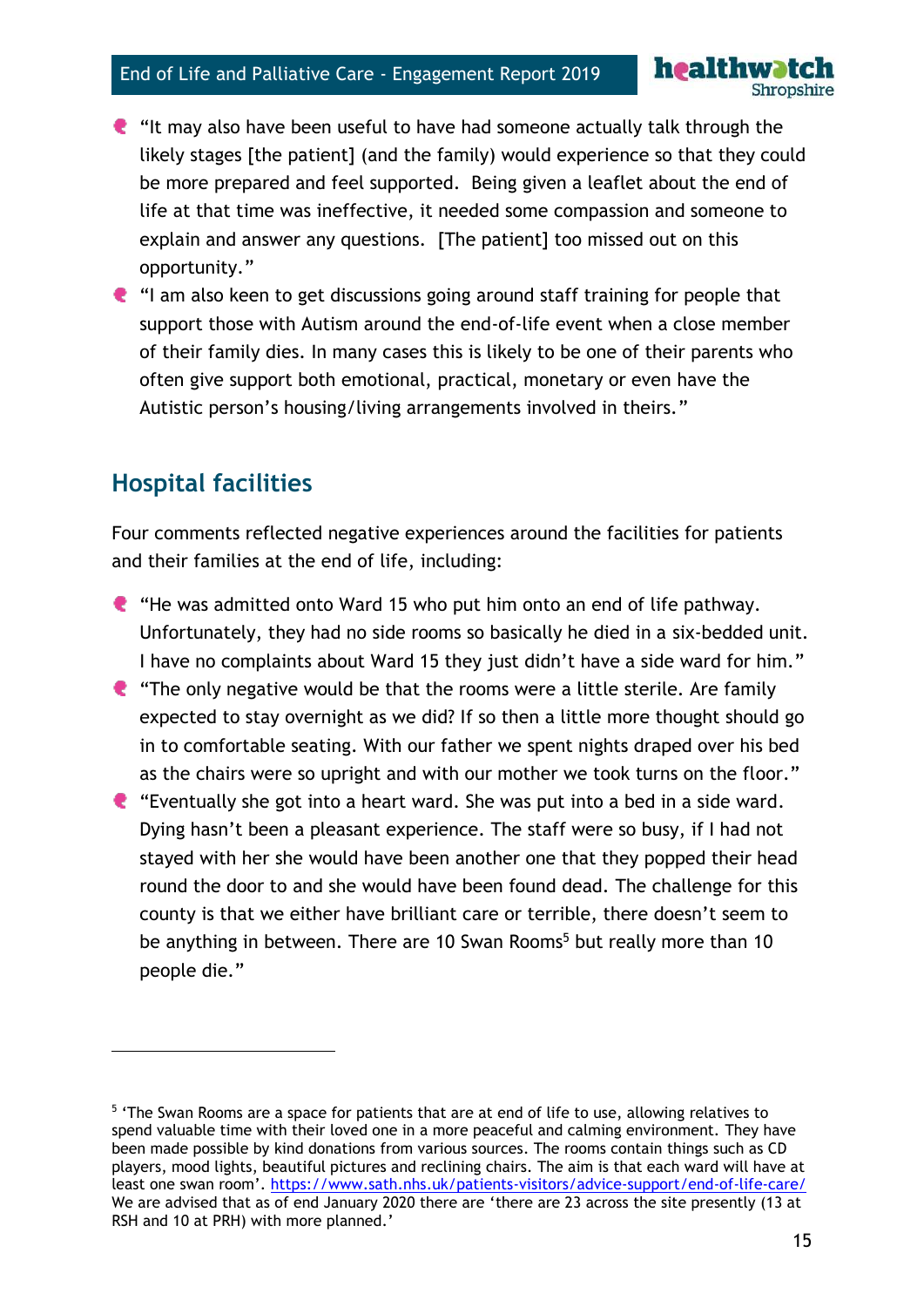

### **Medication in the community**

Several experiences raised issues around the administration of medication:

- "ShropDoc was contacted and the GP administered morphine and gave a prescription for more. As no local pharmacies seem to have the correct amount of morphine, the Residential home tried to get hold of the out of hours GP the following day for more medication; however, the communication was abruptly broken. Relative of the patient travelled to Shrewsbury to collect morphine but upon arrival was told that the prescription was incorrect and they had to go to RSH for the out of hours GP to give them a new prescription. Meanwhile a member of the community services came to assess the patient and had to be prompted regarding the management of pain and distress. It was decided to call the District Nurses who could assess regarding a syringe driver. After several delays, a driver was set up but because of protocols a less than effective dose of morphine was administered. All the while, the patient was in pain and distress. They died the following day."
- $\bullet$  "We went to get the prescription filled and were told that there was a shortage of morphine. So we had the syringe driver but no pain relief. We drove around various pharmacies but we kept hearing the same thing. By now my uncle's breathing was really bad and he had a lot of pain. Boots in Shrewsbury were fantastic and rang their suppliers and associates. After a few hours we had some. Not much, but some to be going on with. The District Nurse came to set the pain relief up but when she read the paperwork, the GP had not given her the written permission to carry this role out, so she couldn't set it up."
- "The only negative comment I have though is the meds needed for dad's final days which were used in a syringe driver. I think they were part of his 'just in case' meds. When the time was right for them to be used the hospice asked the GP to prescribe them which they did. However, at a time when we could have done without the stress, we had to drive around many pharmacies to get these meds as they were not stocked. I found one who had the meds in different doses than had been prescribed but I was unable to get the prescription changed as all the surgeries were closed for training. I and two district nurses ended up ringing many pharmacies but eventually finding one who had the meds. This was very stressful as Dad was in an agitated state and needed the meds urgently."

16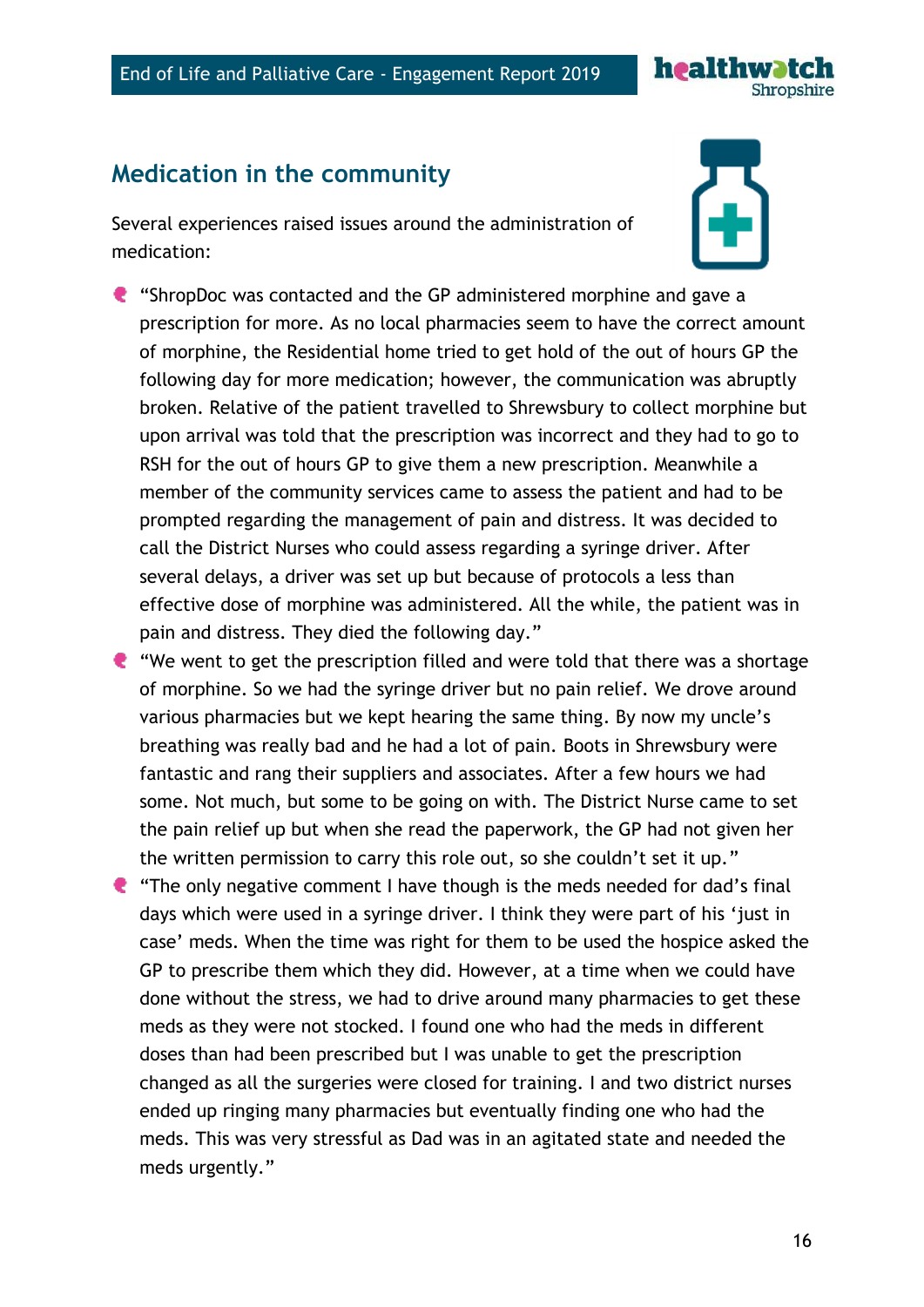

We shared these experiences with the Shropshire Clinical Commissioning Group Medicines Team, the Director of Primary Care responded:

"The CCG commissions a 'just in case' scheme for end of life care which has been shared with GPs, community pharmacy, out of hours services and our community service provider. This scheme was reviewed and updated in August 2019 in conjunction with our end of life group in order to address some of the problems that we were aware a small number of patients had been experiencing in accessing medicines at end of life.

Full details of the scheme can be found here, including guidance for prescribers, pharmacies and patients: [https://www.shropshireccg.nhs.uk/professional-resources/medicines](https://www.shropshireccg.nhs.uk/professional-resources/medicines-management/clinicalprescribing-guidelines-and-pathways/)[management/clinicalprescribing-guidelines-and-pathways/](https://www.shropshireccg.nhs.uk/professional-resources/medicines-management/clinicalprescribing-guidelines-and-pathways/)

There are currently six pharmacies across Shropshire commissioned to hold an extended list of palliative care medicines, which practices, out of hours services and district nurse teams should direct patients to if their local pharmacy does not have items in stock. These are identified on the website.

There have been intermittent issues with the supply of diamorphine throughout the last few years. Therefore the just in case guidance and templates for authorising administration now include an alternative to diamorphine for instances where this is unavailable.

Timely planning in advance for end of life care is key to ensuring patients have access to the medicines they need when they need them at end of life. Our guidance advises GPs to start planning for end of life medicines by issuing 'just in case' medicines to patients when they anticipate these are likely to be needed in the next 2-3 months. Patients should then be reviewed regularly to ensure the authorisation to administer documents issued are signed in anticipation of need, and are for doses that are still appropriate to the individual patient's needs at the time of use."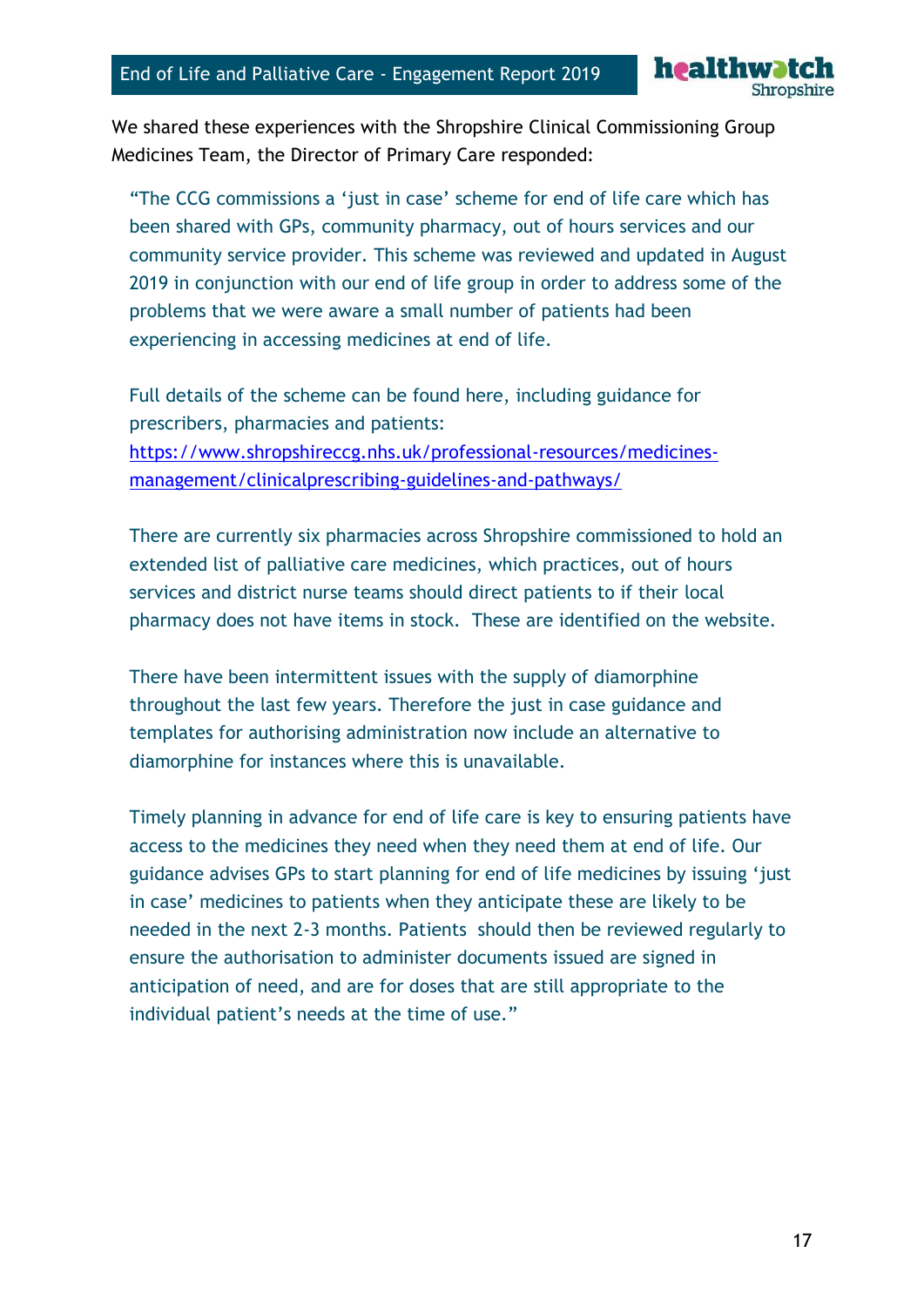

### **Service co-ordination**

A local group told us: "Dudley have … a very good [End of Life Care] forum built up over many years, This means that health/social services/voluntary sector have a good relationship, understand each other's roles and work together. Shropshire on the other hand is fragmented although parts work very well with the hospice."



- "No realistic or co-ordinated planning to help him stay at home."
- $\blacksquare$  "In summary, throughout there was a lack of documentation, communication and inadequate clinical decision-making skills, lack of whole systems planning by commissioners and lack of collaboration between providers and services."

### **A plea from a relative**

ſ

#### **When exactly does 'End of Life Care come into play?**

"For me, it began on Friday  $31^{st}$  May when we were told, quite gently, that J had Stage IV cancer and this was reinforced when I read the words 'palliative team' in the discharge letter. At no point had anyone mentioned or said the words 'palliative care'. However, talking of 'treatment' if J was able to eat and get stronger to receive treatment implied to J and other family members that J may get better, they did not understand that the palliative care may prolong his life rather than cure him.

J was not given the opportunity to discuss his end of life fears, concerns or needs with anyone until Thursday 4<sup>th</sup> July on Ward 22RE, by which time it was too late. J had not wanted to die in a hospice but when the discussion took place there were few options available. There were no beds available at the hospice over the weekend and so the earliest he might have been transferred to the hospice was Monday  $8<sup>th</sup>$  July. He died on  $7<sup>th</sup>$  July in a side room on Ward 22RE.

He had a painful and bewildering journey which I feel, could have been less so for him and the family members if only we could have all communicated more with one another. But you are the experts and we, the family, did our best to keep up while struggling with some of the most difficult situations anyone has to cope with.

IT'S ALL ABOUT COMMUNICATING – bearing in mind that we know nothing and need to be helped to understand, accept and feel that everyone is contributing to the same aim – a peaceful and pain free end of life for all of us."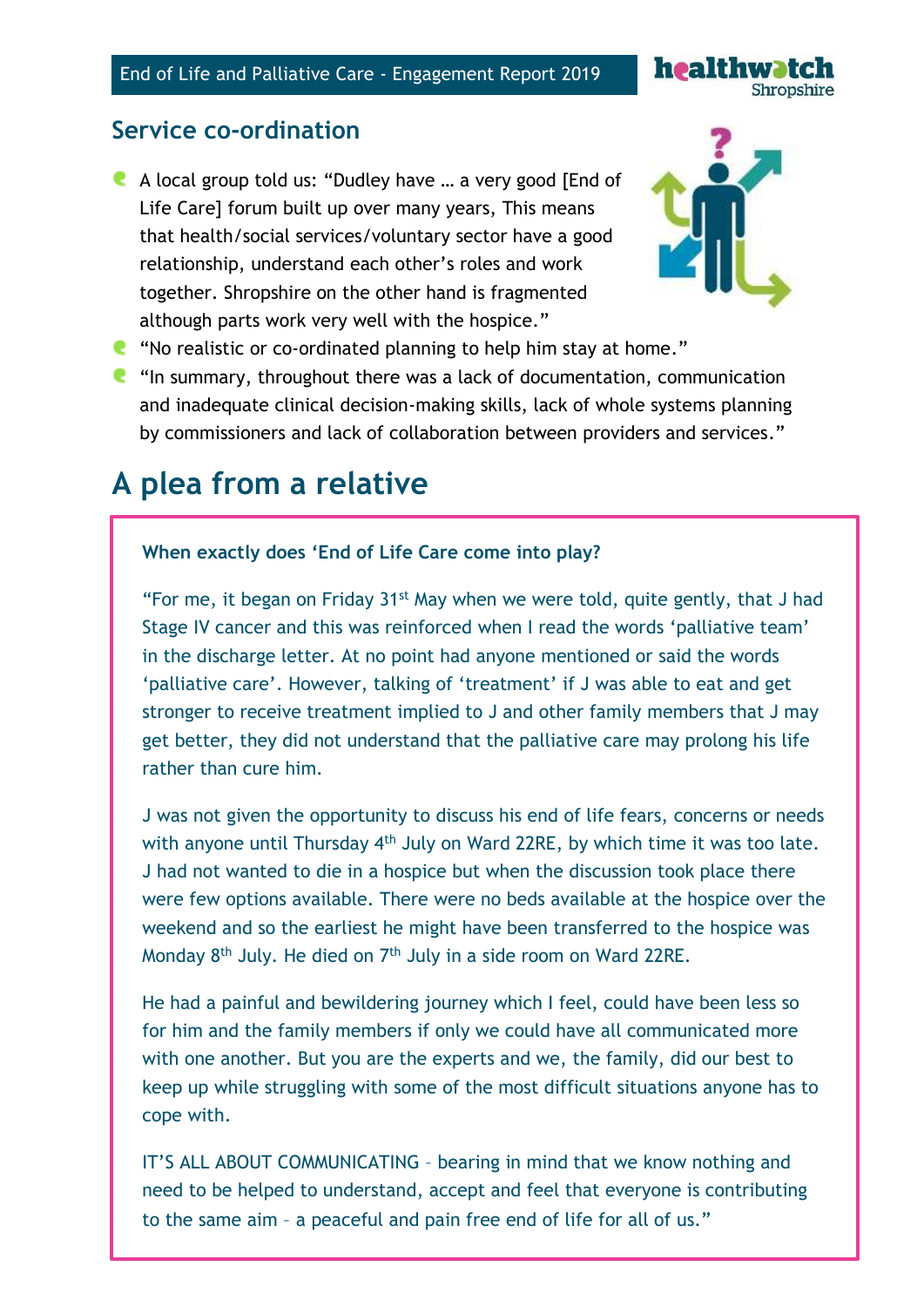# **Additional findings**

Late November 2019 our Engagement Officer attended a Living Well session at Severn Hospice and spoke to people attending the session who are currently receiving services. Six people shared comments with us, five of these talked about their own experiences of receiving services. These comments have not been included in the data presented in the first part of this report but will be shared in full with the service providers and their commissioners.

Services commented on included:

- Severn Hospice
- Macmillan nurses
- Services provided at The Lingen Davies Centre<sup>6</sup>
- Services provided at The Hamar Centre<sup>7</sup>
- Royal Shrewsbury Hospital
- $-$  GPs

 $\overline{a}$ 

• Shropshire Council

Highlighting the number of organisations involved across health and social care in supporting people receiving palliative care.

As with the previous comments we received, the main themes were:

- Quality of care and treatment, including the attitude of staff
- Communication and access to information

One person commented on how different their recent experience had been compared to when they lost their husband:

"I lost my husband to cancer 28 years ago. We had a Macmillan nurse who was brilliant and acted as the central point of contact. Anytime we had a question or a problem, we asked her. Since having cancer myself this year, it is much

<sup>6</sup> The Lingen Davies Cancer Fund raised £3.2m to build a new dedicated centre for patients receiving treatment for cancer and haematological disorders. The unit opened to patients in September 2012 and provides improved facilities for the chemotherapy day unit, oncology clinics and the haematology day unit.

 $7$  Following a legacy left to The Lingen Davies Cancer Fund by a south Shropshire GP, Dr Linnie Hamar, the charity funded the Help and Support Centre at the Royal Shrewsbury Hospital. The centre offers counselling, therapies and holds support groups for people with cancer and other illnesses.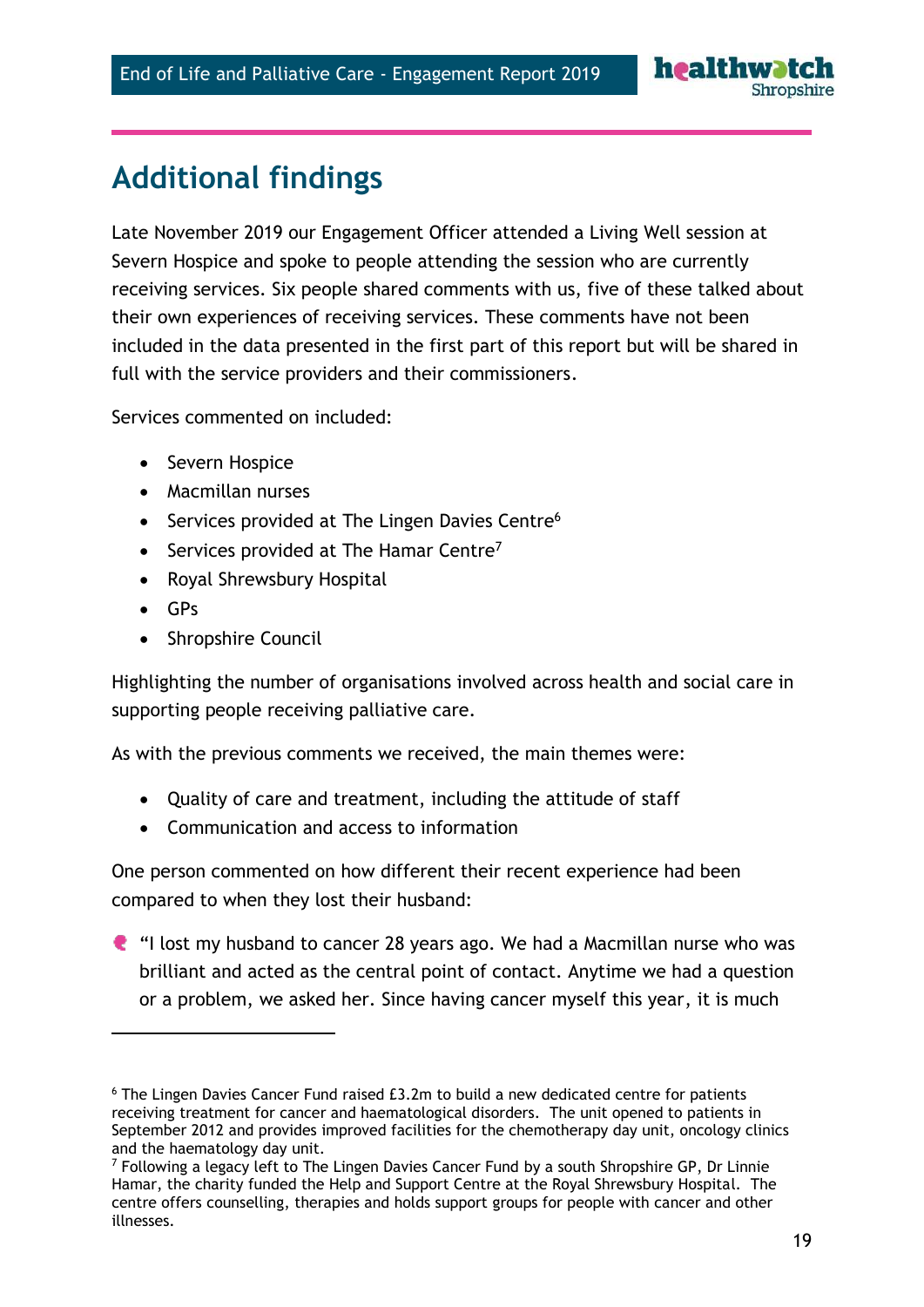

harder. The system is hard to understand and if you ask one person, they seem to pass you on to next."

This same person described their frustration at the lack of support available to them now they no longer have cancer:

"[A nurse] just said speak to the oncologist in the clinic. But now that I haven't got cancer I don't have access to the clinic like I did have. I don't go regularly anymore. I think I am due an appointment with the oncologist within six weeks but I have not had anything come through yet. I have tried to chase this appointment but I am worn out by all the chasing. The system seems so fragmented once you are no longer receiving cancer treatment. I come to this hospice group it feels like the only support I now get. The hospital says your first point of call is the GP. However, they will only talk about one thing at a time. Where is the support for someone after cancer when they still have [medical] difficulties? No one seems to know the answer to that question so I keep asking"

One person told us of the difficulties they were experiencing getting a piece of equipment. They have terminal cancer, are partially blind and have a hearing impairment. They were requesting a self-reclining chair to reduce swelling and have had to speak to First Point of Contact at Shropshire Council for a needs assessment who then gave them "some numbers to ring":

 $\blacksquare$  "It seems like you always have to find things out for yourself and it is really complicated. We rang the Macmillan Benefits line because we were not happy and I don't have time to wait for help. They told me I was entitled to income support. Once I had the income support Macmillan were able to give me a grant to buy the chair. [A member of staff] at the Hamar Centre [part of RSH] also deals with Welfare Rights and she helped me through this process. I have a private cleaner because I can't face going through social services. Previously Shropshire Social services did give me a chair and a stool for my bathroom and kitchen. It's crazy that a charity could help me but not social services. I don't like the system."

People shared a number of positive experiences with us highlighting how things can work, particularly when providers work well together:

**C** "On Monday, I just finished a Pulmonary Rehab programme, for the second time, which teaches you about your oxygen use, gives insight into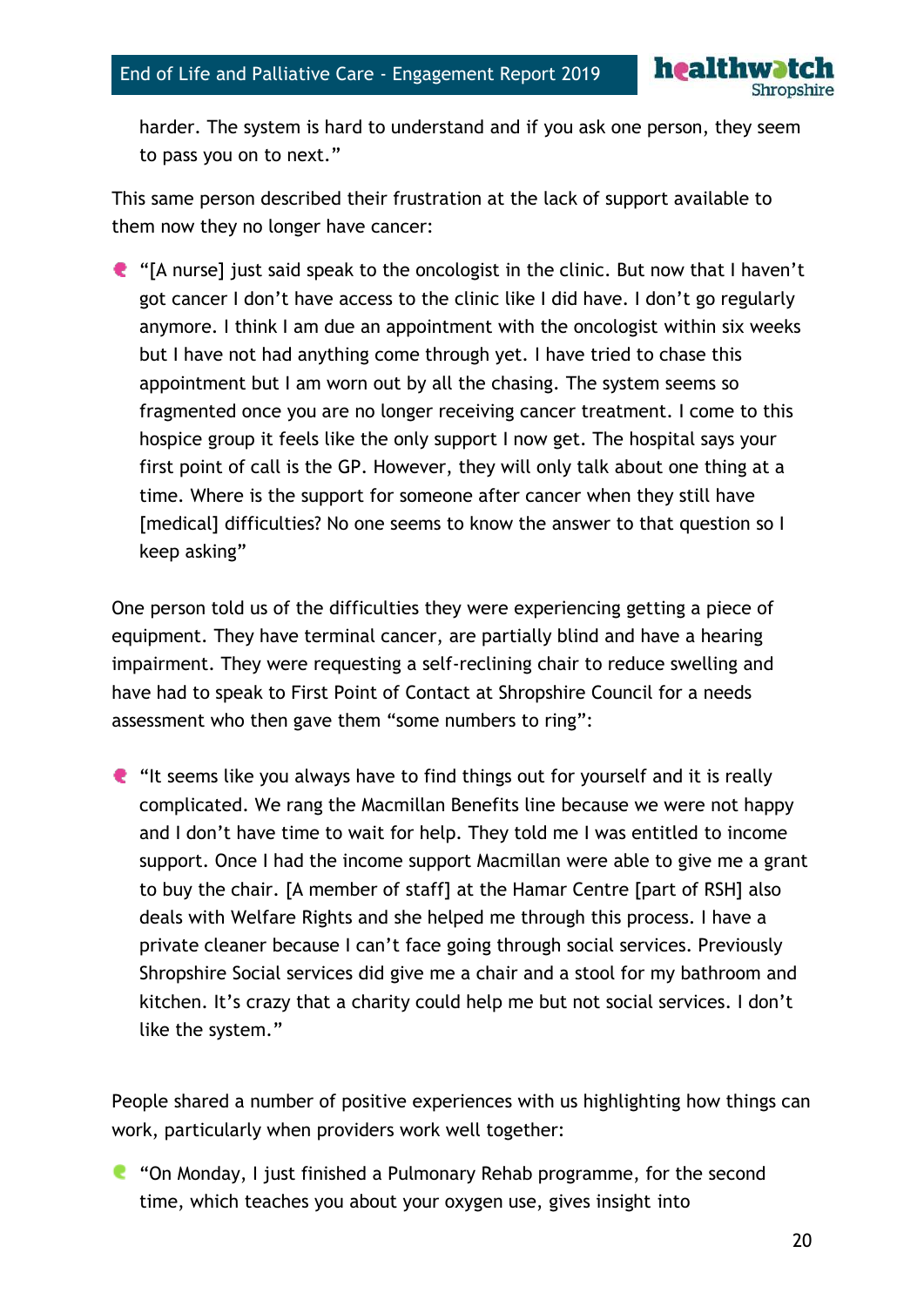**healthwa** 

breathlessness and generally teaches you how to cope. It's two days a week, for six weeks. I attended at the Cambrian Medical Centre although the people who run it are from Louise House in Shrewsbury. It is an excellent course; if I'm around I'll do it again. It was them that recommended this hospice group to me. So M from the Hospice and the lady from the respiratory clinic came together to my home. They said I could come to this coffee morning this morning."

 $\blacksquare$  "I have had Leukaemia since 1987. Now terminally ill the hospice gives us fantastic help. I'm still reasonably fit and able so I don't need much in the way of equipment at home. I have had everything that I needed supplied from here. The staff are very good and very kind. The Lingden Davies Centre we have no complaint about them at all. The kindness of the staff was great. The hospice and the GP (Claremont Bank) work really well together. I have known [my Doctor] for many years. If I need to be seen, I phone at 8am and get in to see someone the same day. I feel supported."

# **Summary of findings**

- Public Health data from 2017 shows that in Shropshire people are most likely to die in hospital (45%).
- Public Health data shows that only 34% of people who died in 2017/18 had been identified by their GP as needing palliative / end of life care. This is reflected in the experiences some people shared with us where they describe a lack of acknowledgement that their relative required palliative care or was at end of life impacting on the type of care and level of support received.
- Overall the people who shared their experiences with us reported slightly more positive aspects (71) about their experiences of palliative / end of life care than negative aspects (65). However 79% of experiences included at least one negative aspect.
- The experiences where the majority of the feedback was positive included comments on general service delivery (e.g. "RSH treated him and they were wonderful, he received great care") and organisation, quality of care and quality of staffing.
- The majority of negative experiences were around communication and information, treatment and continuity of care.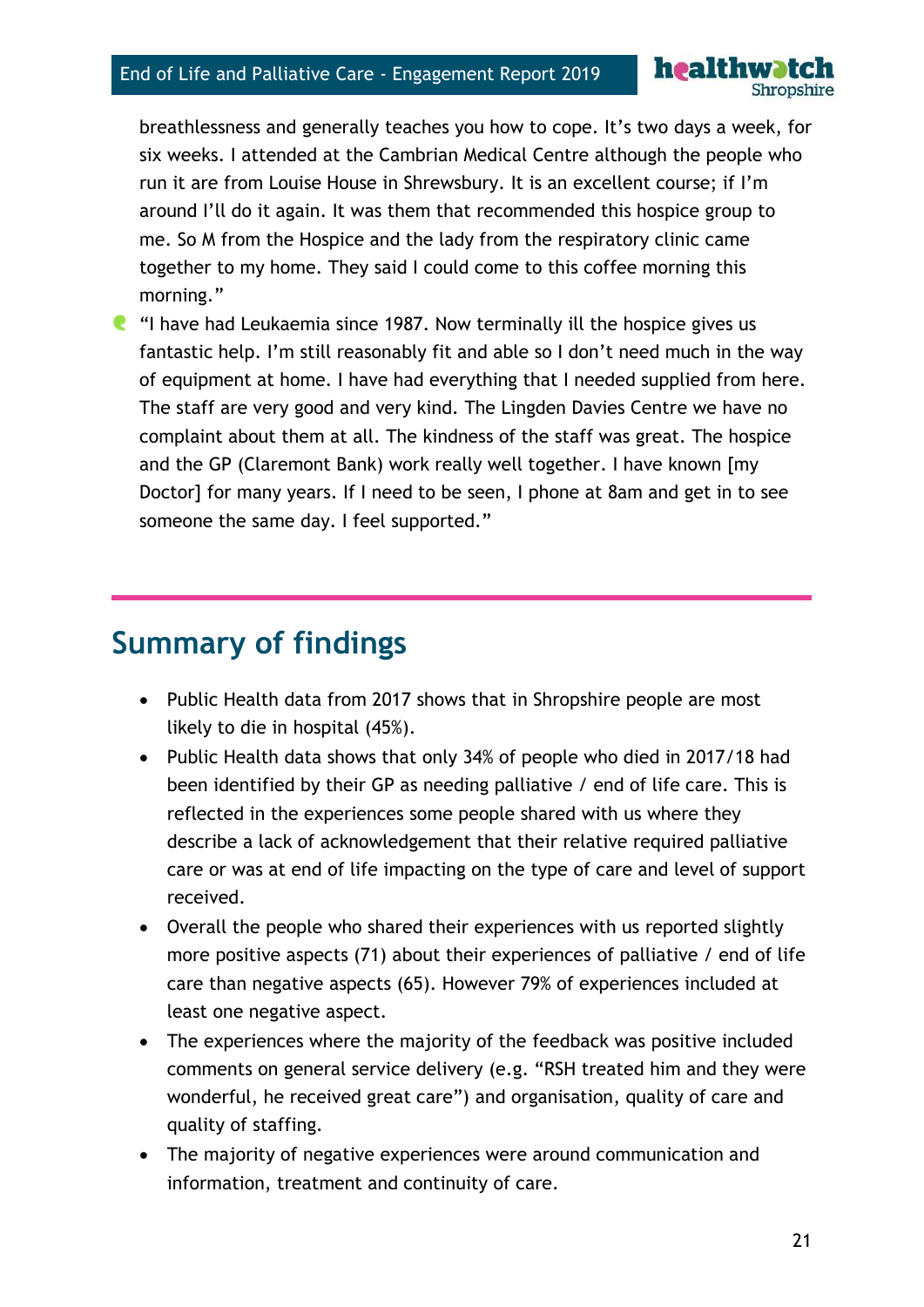- A theme apparent from the feedback is that once it is acknowledged by staff that the patient is in need of end of life care the patient's and family's experience is more positive, e.g. when they go on to receive hospice services or care from the End of Life Care Team in hospitals.
- Some families found a lack of recognition by professionals that the person was at end of life and did not have the opportunity to prepare for the end of life.
- The lack of good communication or timely, relevant and accessible information was raised in 30% of experiences.
- Three families who were using end of life services in the community reported experiencing problems getting the correct medication for their relative.
- Staff at a GP practice told us that not all patients or families of those at end of life or receiving palliative care might know what to say when calling 111 out of hours to make sure they are put through to ShropDoc.
- Staff at a nursing home told us that when calling 111 to access ShropDoc regarding a resident who is at end of life the call handler often asks to speak to the patient even though it is explained they are unable to talk or understand (e.g. dementia sufferers).
- Four families had negative experiences of the rooms and facilities available in hospital at the end of life.
- Several comments raised the unsettling effect of a lack of regular care staff on patients at the end of life.

# **Recommendations**

In order to improve the experience of people nearing end of life we suggest:

- All staff are supported to feel able to recognise when people are in need of palliative care and/or at end of life so they can have open and honest conversations with them and their family about their wishes and needs (including where they would like to die) in a timely way. This is likely to increase the number of people who are supported to die in their own home and reduce the number of people who die in hospital.
- Staff are trained to have what can be difficult and sensitive conversations with the aim of improving people's quality of life even though time may be short. Staff must also have access to ongoing emotional support.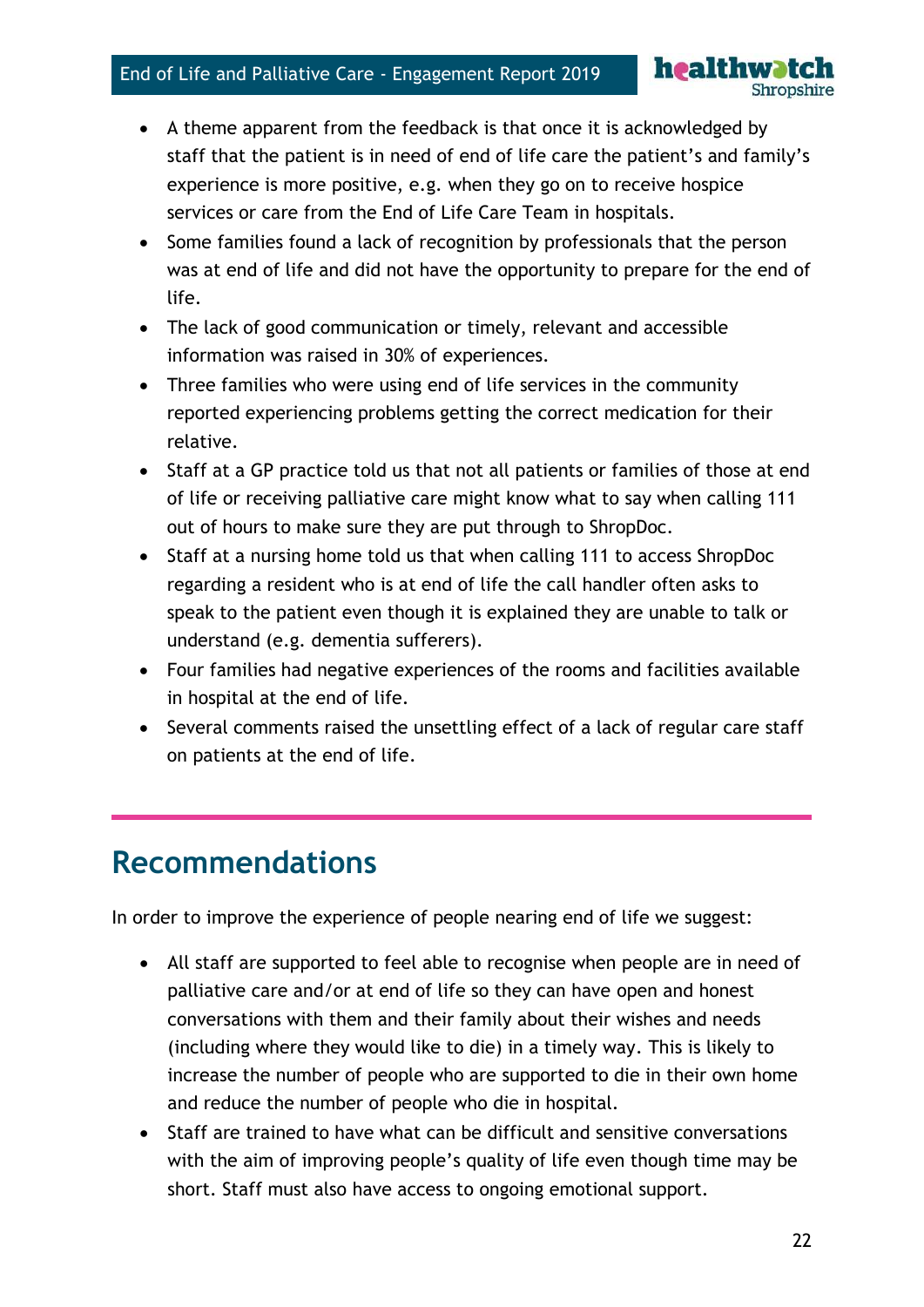

- Consideration is given to further increasing the number of Swan Rooms and generally improving facilities for people who are at end of life across the hospital.
- Shropshire Clinical Commissioning Group works with community Pharmacies to improve the experience of patients in need of medication (e.g. pain medication) so family members/carers can get what they need when they need it, including at night and over the weekend.
- Work is done to make sure 111 call handlers respond appropriately when people call regarding a patient at end of life.
- Staff across the system make sure families/carers know what to say when calling 111 to request a visit from ShropDoc.
- The content of this report and comments from patients and families is shared with staff so they can see the examples of good practice and impact when things go right.

# **Service Provider Response**

This report was shared with the following organisations for comment:

- Severn Hospice
- Shrewsbury and Telford Hospital NHS Trust
- Shropshire Clinical Commissioning Group
- Shropshire Community Health Trust

At the time of publishing this report we have received the following comments:

#### **Severn Hospice**

The Chief Executive at Severn Hospice said:

"I am delighted that palliative and end of life care continues to be high on the agenda and that comments from service users have been sought. It is disappointing that the sample size is so small as this inevitably affects the validity of the report.

The hospice supported around 750 patients during the period. All had palliative and or end of life care needs. Each of those patients would also be supported in the community by their GP and DN teams and most will have accessed care in the hospital. I can't help but feel that this has been a missed opportunity and as the local specialists and leaders in Palliative and End of Life care the hospice could have supported a significant increase in sample size given the opportunity.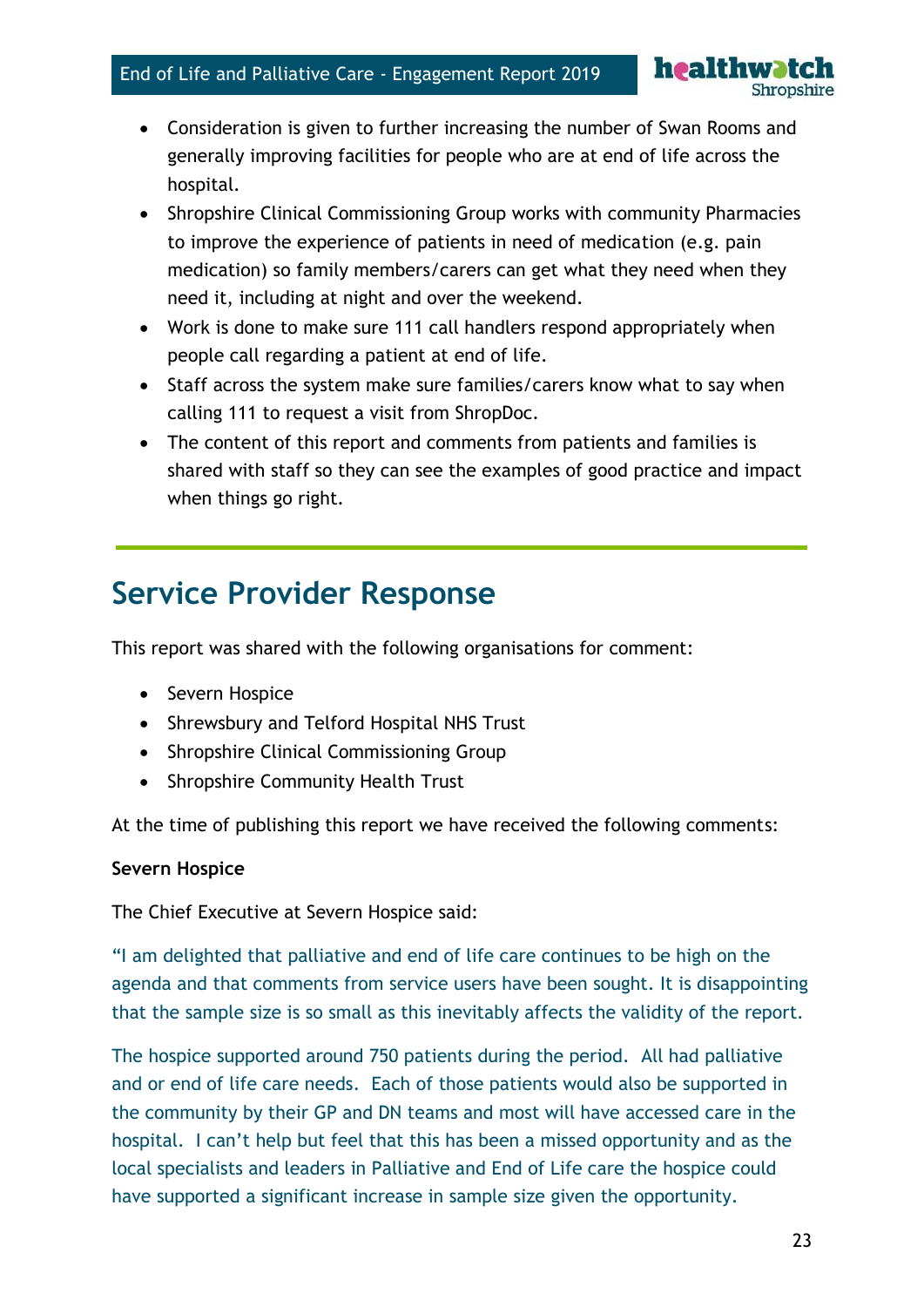**healthwatc** 

As with the Public Health England report on the variation for Palliative and End of Life Care in England (October 2018) the only measure of access to hospice care is the data on place of death showing that in Shropshire access is 0.5% higher than the national average. This is merely access to beds however. What doesn't seem to be understood is that hospices often also provide community services. Severn Hospice for example cares for 4 out of 5 patients to be cared for in their own homes. The section on community care does not differentiate whether patients were supported by hospice/NHS or both services.

On page 4 the report cites a quote from NHS England and an expectation that palliative and end of life care should be holistic and consistent across the organisations. This is of course what we all should expect however we all know that provision is determined by resource and these vary greatly."

The Chief Officer for Healthwatch Shropshire has replied to explain that, as is usual practice, our Community Engagement and Communications Officer contacted a number of people in the organisations involved in the delivery of services, including the hospice, to let them know about the Hot Topic and ask for their help in promoting it to patients and families with the aim to increase the number of responses. We would have welcomed any input to inform the process and increase the sample size.

#### **Shrewsbury and Telford Hospital Trust**

The Clinical Lead for End of Life Care said:

"On behalf of the End of Life and Palliative Care team at the Royal Shrewsbury Hospital thank you for this detailed report which provides an excellent overview of the complex care that our patients and their families navigate. It is particularly helpful to have a report that covers all providers as although we work closely with our colleagues in other organisations, our focus is naturally on what happens within the hospital. We have worked very hard with our partners in other organisations, through the Shropshire-wide End of Life Care Group, to join up care as much as possible and to try and care for people in their own homes wherever possible so it is good to see this recognised in the report.

The themes identified in your research are very similar to those that we pick up in our bereavement survey responses, and they guide our ongoing improvement work. The main issue remains identifying patients who are dying at an early enough point to enable good care to be delivered, and then communicating compassionately what this means to patients and their families. We know that we can fall short here, and that the other pressures in an acute hospital sometimes make it difficult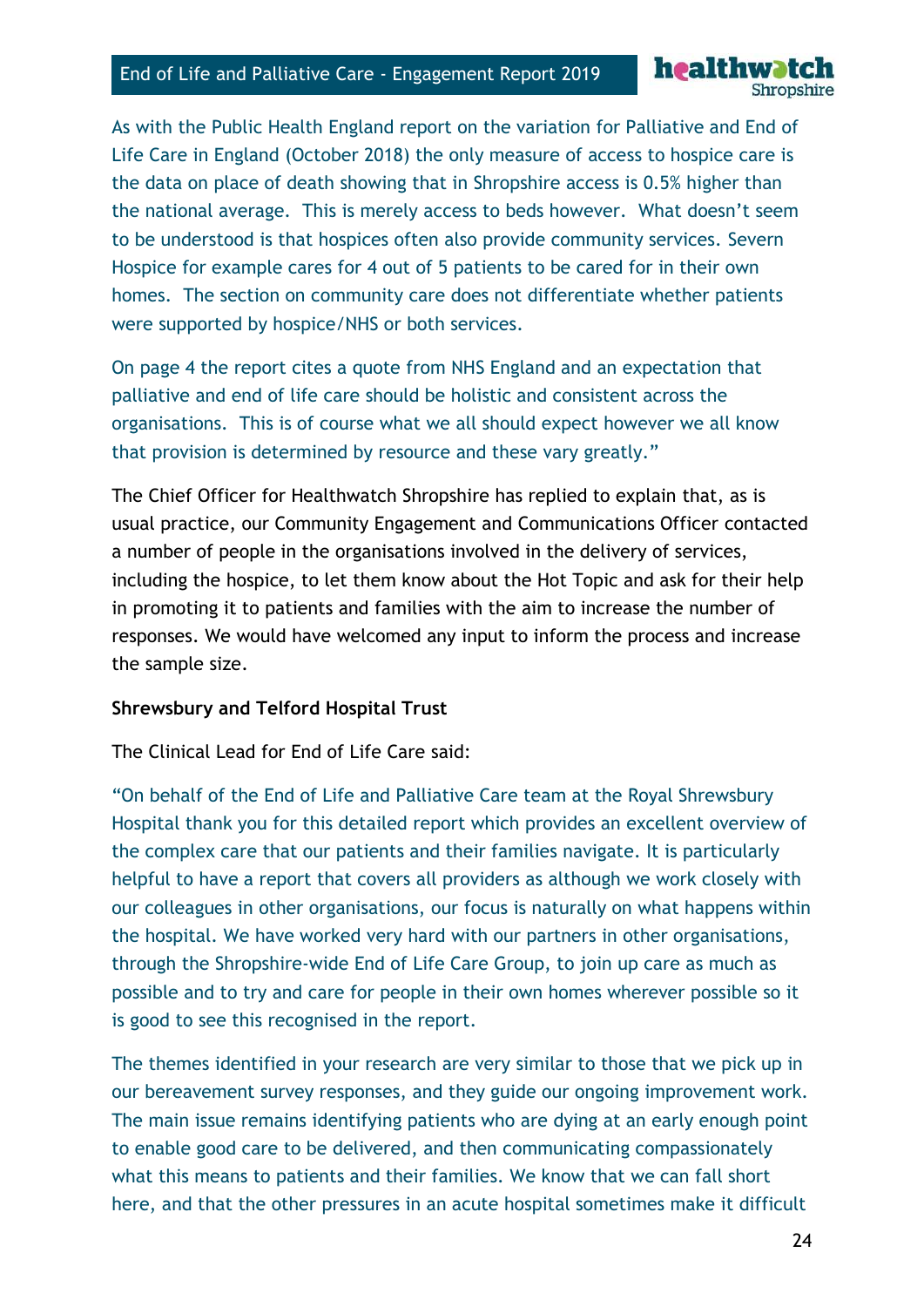to recognise the dying phase of a patient's illness. We are working hard with medical and nursing colleagues through mandatory and supplementary training to improve this and to encourage open and honest conversations with patients and their families.

**healthwa** 

Your report also mentions the hospital environment - we have made some great improvements, particularly with the introduction of Swan Rooms across the Trust, but there are not enough of these rooms to ensure that all patients who die in our hospitals have access to them. It can be difficult to preserve privacy and dignity we continue to strive to improve this, and to ensure that it is prioritised in any plans for new buildings. Staffing levels are obviously crucial to good care and we're grateful to you for highlighting this too. It was encouraging, though, to see that negative feedback came from only a minority of people. This reflected in our own survey responses - the vast majority of feedback is positive and makes us feel very proud of, and grateful to, our staff who deliver compassionate care at the end of life."

#### **Shropshire Clinical Commissioning Group**

Senior Quality Lead for Care Homes working across Shropshire and Telford & Wrekin CCGs said:

"Thank you for sharing the Healthwatch End of Life Report with us.

It will undoubtedly be a useful resource to use to improve the care of people at the end of life and identify where we can all give better support to families.

Whilst I appreciate the sample size could be considered small, the comments and issues that have been raised clearly identify a concise range of actions that should be addressed.

Please feel free to contact me if I can be on any further assistance, and I will keep you apprised of the actions that we take."

#### **Shropshire Community Health Trust**

Jan Ditheridge, Chief Executive said:

"Thank you so much for sharing this and taking the time to conduct this important survey. All patient or carer feedback is valuable and powerful.

Improving end of life care has and continues to be a high priority for Shropcom and while we know we have made improvements we know there is more to do to get it